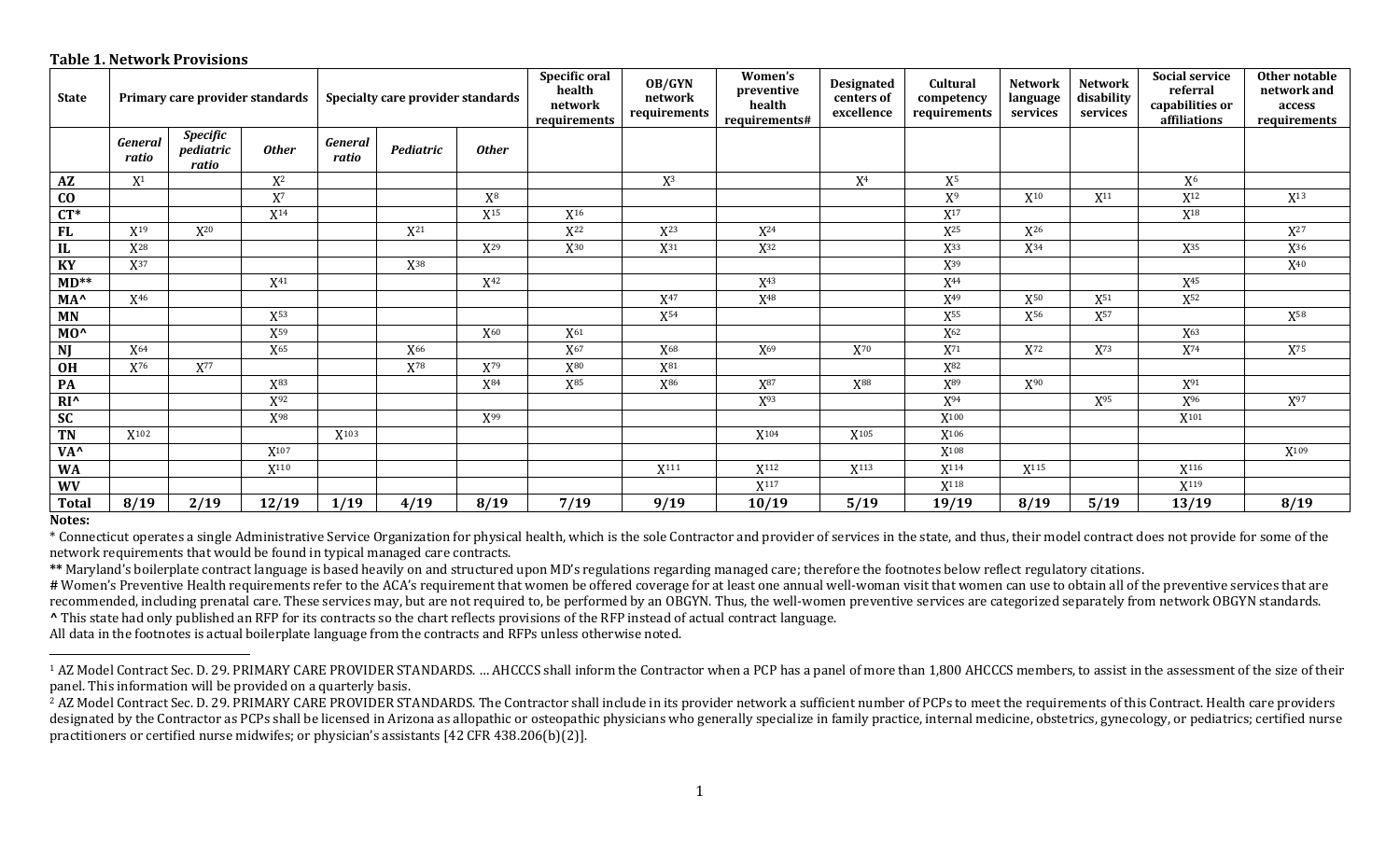The Contractor shall assess the PCP's ability to meet AHCCCS appointment availability and other standards, when determining the appropriate number of its members to be assigned to a PCP. The Contractor shall adjust the size of a PCP's panel, as needed, for the PCP to meet AHCCCS appointment and clinical performance standards. AHCCCS shall inform the Contractor when a PCP has a panel of more than 1,800 AHCCCS members, to assist in the assessment of the size of their panel. This information will be provided on a quarterly basis.

,一个人都没有,他们的人都没有,他们的人都没有,他们的人都没有,他们的人都没有,他们的人都没有,他们的人都没有,他们的人都是不是,他们的人都是不是,他们的人都是<br>第251章 我们的人都是不是,他们的人都是不是,他们的人都是不是,他们的人都是不是,他们的人都是不是,他们的人都是不是,他们的人都是不是,他们的人都是不是不是,

<sup>3</sup> AZ Model Contract Sec. D. 31. REFERRAL MANAGEMENT PROCEDURES AND STANDARDS The Contractor shall have adequate written procedures regarding referrals to specialists, to include, at a minimum, the following: ... 5. Women shall have direct access to in-network gynecological providers, including physicians, physician assistants and nurse practitioners within the scope of their practice.

4 AZ Model Contract Sec. D. 75. Value-Based Purchasing. Centers of Excellence: Centers of Excellence are facilities that are recognized as providing the highest levels of leadership, quality, and service. Centers of Excell align physicians and other providers to achieve higher value through greater focus on appropriateness of care, clinical excellence, and patient satisfaction. Identification of a Center of Excellence should be based on criteria such as procedure volumes, clinical outcomes, and treatment planning and coordination. Identification of appropriate conditions and/or procedures most suitable to a relationship with a Center of Excellence should be based on analysis of the Contactor's data which demonstrates a high degree of variance in cost and/or outcomes. To encourage Contractor activity which incentivizes utilization of the best value providers for select, evidenced based, high volume procedures or conditions, the Contractor shall submit a Centers of Excellence Report annually to AHCCCS, DHCM, as specified in Section F, Attachment F3, Contractor Chart of Deliverables. The report shall incorporate the CYE 17 implementation of one to two contracts with either the Centers of Excellence identified in the CYE 16 Executive Summary and/or other existing Centers of Excellence based on the criteria above. The Contractor shall identify the Centers of Excellence under contract in CYE 17 and, if different from those identified in the CYE 16 Executive Summary, shall include a description as to how these Centers were selected. Value Based Providers/Centers of Excellence Report The Centers of Excellence Report shall outline the Contractor's process to develop, maintain and monitor activities for Centers of Excellence and include at a minimum: 1. Thorough description of the Contractor's initiatives to encourage member utilization, 2. Goals and outcome measures for the Contract Year, 3. Description of monitoring activities to occur throughout the year, 4. Evaluation of the effectiveness of the previous year's initiatives, 5. Summary of lessons learned and any implemented changes, 6. Description of the most significant barriers, 7. Plan for next Contract vear.

<sup>5</sup> AZ Model Contract Sec. D. 19. CULTURAL COMPETENCY The Contractor shall implement a program to serve members in a culturally competent manner which takes into account the cultural and ethnic diversity of the Contractor's population and meets the requirements of ACOM Policy 405. The Contractor shall develop and implement a Cultural Competency Plan which meets the requirements of ACOM Policy 405. An annual assessment of the effectiveness of the plan, along with any modifications to the plan, must be submitted to the Division of Health Care Management, as specified in Section F, Attachment F3, Contractor Chart of Deliverables. The Contractor shall ensure the Plan addresses cultural considerations for those with Limited English Proficiency and diverse cultural and ethnic backgrounds, for all services and settings [42 CFR] 438.206(c)(2)]. 

<sup>6</sup> AZ Model Contract Sec. D. 26. Network Development. Homeless Clinics: Contractors in Maricopa and Pima County must contract with homeless clinics at the AHCCCS Fee-For-Service rate for Primary Care services. Contracts must stipulate that: 1. Only those members who request a homeless clinic as a PCP may be assigned to them; and 2. Members assigned to a homeless clinic may be referred out-of-network for needed specialty services. The Contractor must make resources available to assist homeless clinics with administrative issues such as obtaining prior authorization, and resolving claims issues.

7 CO Rocky Mountain HMO FY 2017-2018 Contract (hereafter CO HMO Contract). Sec. 4.1.4. The Contractor shall ensure that its PCMP network is sufficient to meet the requirements for every Member's Access to Care, to serve all Member's primary care needs and allow for adequate Member freedom of choice amongst PCMPs and providers during the Initial Phase and Expansion Phase.

 $8$  CO HMO Contract. Sec. 4.1.6. The Contractor shall ensure that its network includes providers or PCMPs with the interest and expertise in serving the special populations that include, but are not limited to: 4.1.6.1. T physically or developmentally disabled. 4.1.6.2. Children and foster children. 4.1.6.3. Adults and the aged. 4.1.6.4. Non-English speakers. 4.1.6.5. Members with complex behavioral or physical health needs. 4.1.6.6. Members with Human Immunodeficiency Virus (HIV). 4.1.6.7. Members who are released from the Colorado Department of Corrections (DOC) or county jail system.

<sup>9</sup> CO HMO Contract. Sec.5.2.3. The Contractor shall provide tools to the PCMPs and providers that may include any of the following: 5.2.3.3.2. Training on providing culturally competent care.

Sec. 6.4.3.2.3. The Contractor shall provide training related to special populations and barriers to care they may encounter due to socio-economic, cultural or disability status to all of its new clinical staff members. Th Contractor shall provide updated training to all staff members as needed to address changes in training, to address issues that arise in relation to special populations or as requested by the Department.

6 CO HMO contract referencing Colo. Code Regs. § 1011-2:VI. C. In order to increase access to care to enrollees, HMOs are encouraged to develop community outreach efforts, including but not limited to: 1. Making provisions for delivery of health care services, including community-based services, to persons with disabilities and chronic illnesses, and to high risk or underserved populations; 2. Establishing ongoing collaborative arrangements with public health services, school-based health centers, community clinics, social service agencies, or other health related services or agencies; and 3. Developing culturally competent systems of care. <sup>10</sup> CO HMO Contract Sec 4.1. The Contractor shall ensure that its network includes providers or PCMPs with the interest and expertise in serving the special populations that include, but are not limited to: ... (4) Non-English speakers...

<sup>11</sup> CO HMO Contract Sec 4.1. The Contractor shall ensure that its network includes providers or PCMPs with the interest and expertise in serving the special populations that include, but are not limited to: (1) The physically or developmentally disabled. (2) Children and foster children. (3) Adults and the aged. (4) Non-English speakers. (5) Members with complex behavioral or physical health needs. (6) Members with Human Immunodeficiency Virus (HIV). (7) Members who are released from the Colorado Department of Corrections (DOC) or county jail system.

Sec. 6.4.3.2.3. The Contractor shall provide training related to special populations and barriers to care they may encounter due to socio-economic, cultural or disability status to all of its new clinical staff members. Th Contractor shall provide updated training to all staff members as needed to address changes in training, to address issues that arise in relation to special populations or as requested by the Department.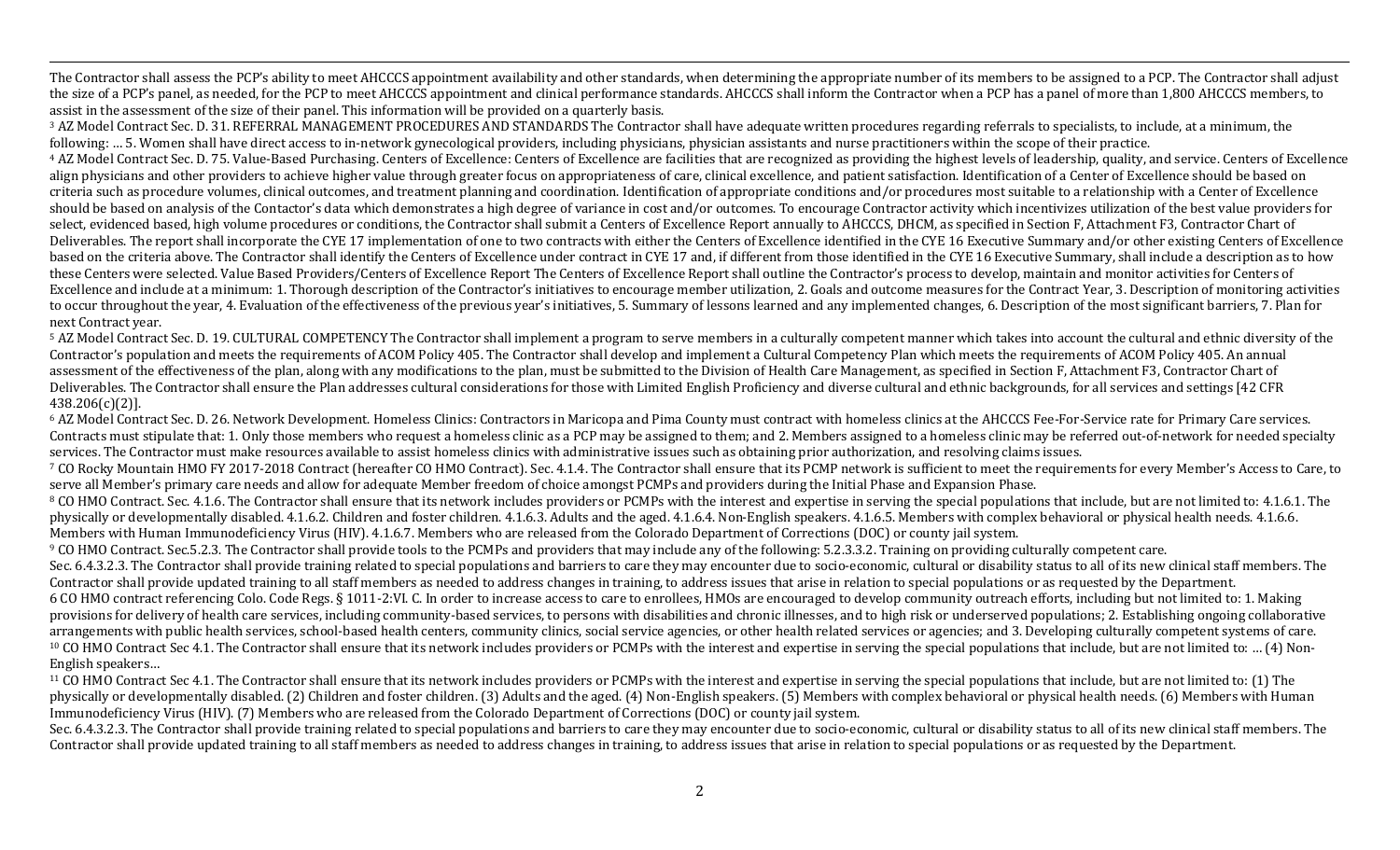<sup>12</sup> CO HMO Contract Sec. 6.4. The Contractor shall develop a formal system of care coordination for its Members. This formal system shall have the following characteristics: ... The ability to link Members both to medical services and to non-medical, community-based services, such as child care, food assistance, services supporting elders, housing, utilities assistance and other non-medical supports. This ability to link may range from being able to provide Members with the necessary contact information for the service to arranging the services and acting as a liaison between medical providers, non-medical providers and the Member. <sup>13</sup> CO HMO Contract Sec 4.1. The Contractor shall ensure that its network includes providers or PCMPs with the interest and expertise in serving the special populations that include, but are not limited to: (1) The physically or developmentally disabled. (2) Children and foster children. (3) Adults and the aged. (4) Non-English speakers. (5) Members with complex behavioral or physical health needs. (6) Members with Human Immunodeficiency Virus (HIV). (7) Members who are released from the Colorado Department of Corrections (DOC) or county jail system.

,一个人都没有,他们的人都没有,他们的人都没有,他们的人都没有,他们的人都没有,他们的人都没有,他们的人都没有,他们的人都是不是,他们的人都是不是,他们的人都是<br>第251章 我们的人都是不是,他们的人都是不是,他们的人都是不是,他们的人都是不是,他们的人都是不是,他们的人都是不是,他们的人都是不是,他们的人都是不是不是,

<sup>14</sup> CT General ASO. Sec. P.5. The Contractor shall assist the Department in addressing deficiencies in the CMAP Provider Network by developing and maintaining the provider network in geographic areas that do not provide adequate access to sufficient providers in a range of types and specialties to support adequate access to covered services. Specifically, the Contractor shall: P.5.1.1. Encourage the use of provider outreach activities, such as scheduled office visits, recruiting and information stations at professional meetings, sponsoring of educational activities; P.5.1.2. Work with trade organizations and licensing boards to actively recru providers; P.5.1.3. Work with existing CMAP providers to expand existing capacity and add new support services; P.5.1.4. Identify potential providers and provide them with information and technical assistance regarding the provider enrollment process and provider service and performance standards to support participation as a network provider; and P.5.1.5. Coordinate with the Department's MMIS Unit and the Department as necessary to facilitate enrollment of new providers and identify impediments to enrollment.

<sup>15</sup> CT General ASO. Sec. P.5. The Contractor shall assist the Department in addressing deficiencies in the CMAP Provider Network by developing and maintaining the provider network in geographic areas that do not provide adequate access to sufficient providers in a range of types and specialties to support adequate access to covered services. Specifically, the Contractor shall: P.5.1.1. Encourage the use of provider outreach activities, such as scheduled office visits, recruiting and information stations at professional meetings, sponsoring of educational activities; P.5.1.2. Work with trade organizations and licensing boards to actively recru providers; P.5.1.3. Work with existing CMAP providers to expand existing capacity and add new support services; P.5.1.4. Identify potential providers and provide them with information and technical assistance regarding the provider enrollment process and provider service and performance standards to support participation as a network provider; and P.5.1.5. Coordinate with the Department's MMIS Unit and the Department as necessary to facilitate enrollment of new providers and identify impediments to enrollment.

<sup>16</sup> CT operates a separate Dental ASO. CT General ASO Sec. L.1. The Contractor shall coordinate the health care needs of individuals with the Dental Health Partnership (CT DHP). Except as otherwise identified in this section, care management for dental health services for all members will be managed by the dental health ASO and dental services shall be managed by the dental health ASO.

<sup>17</sup> CT General ASO. Sec. E.5.1.2. Cultural Competency: All Intensive Care Management staff will be trained to enhance cultural awareness and knowledge of cultural and ethnic influences. Cultural sensitivity training will include exercises in empathy, interpersonal communication, appropriateness, and respect as well as assessment, diagnostic and clinical skills. A cultural competency self-study and testing will be required for staff. Sec. Q.2.3. Ensure that Member information is clearly communicated in a manner that is culturally sensitive.

<sup>18</sup> CT General ASO. Sec. E.7. For Intensive Care Management Program, Contractor must have a strategy for communication with the member, service and support providers, local social and community service agencies. and the member's family and key supports.

Sec. M. COORDINATION WITH OTHER STATE AGENCIES; AND HOME AND COMMUNITY BASED WAIVER PROGRAMS . M.1. The Contractor shall coordinate with the following agencies. This shall include, but not be limited to referring potential clients to these programs in order to maximize community-based care: The Department of Children and Families (DCF) with respect to children involved in the care and custody of DCF; and The Departments of Developmental Services (DDS) and Mental Health and Addiction Services (DMHAS) with respect to the management of services for individuals participating in DDS or DMHAS administered Home and Community Based Waiver (HCBW) programs. The Contractor shall be required to coordinate with HCBW programs administered by the Department including the Acquired Brain Injury waiver program, the Connecticut Home Care Program for Elders, the Personal Care Assistance waiver, the Money Follows the Person project, and any other HCBW waiver programs that may be established by the Department during the period of this Contract. The Contractor shall be required to document referred members who could potentially benefit from waiver participation.

<sup>19</sup> FL MMA Exhibit II-A, Section VI, MMA Provider Network Standards Table. 1 PCP : 1,500 enrollees. The Managed Care plan shall have at least one (1) FTE PCP in each of the following four (4) specialty areas within the geographic access standards indicated above:  $(1)$  Family Practice;  $(2)$  General Practice;  $(3)$  Pediatrics; and  $(4)$  Internal Medicine.

<sup>20</sup> FL MMA Exhibit II-A, Section VI, MMA Provider Network Standards Table. 1 PCP: 1500 enrollees

<sup>21</sup> FL MMA Exhibit II-A, Section VI, MMA Provider Network Standards Table. For pediatric specialists not listed the Managed Medical Assistance Provider Network Standards Table, the Managed Care Plan may assure access by providing telemedicine consultations with participating pediatric specialists, at a location or via a PCP within sixty  $(60)$  minutes travel time or forty-five  $(45)$  miles from the enrollee's residence zip code Alternatively, for pediatric specialists not listed in the Managed Medical Assistance Provider Network Standards Table, for which there is no pediatric specialist located within sixty (60) minutes travel time or forty-five (45) miles from the enrollee's residence zip code, the Managed Care Plan may assure access to that specialist in another location in Florida through a transportation arrangement with willing participating pediatric provider(s) who have such capability.

<sup>22</sup> FL MMA Exhibit II-A, Section VI, MMA Provider Network Standards Table. Dentist, 1:1500 enrollees. Oral Surgery, 1:20,600 enrollees. The Managed Care Plan shall provide at least one (1) FTE PDP per service area including, but not limited to, the following broad specialty areas: (a) General dentist; and (b) Pediatric dentist.

<sup>23</sup> FL MMA Exhibit II-A, Section VI, MMA Provider Network Standards Table. OBGYN provider ratio of 1:1500 enrollees.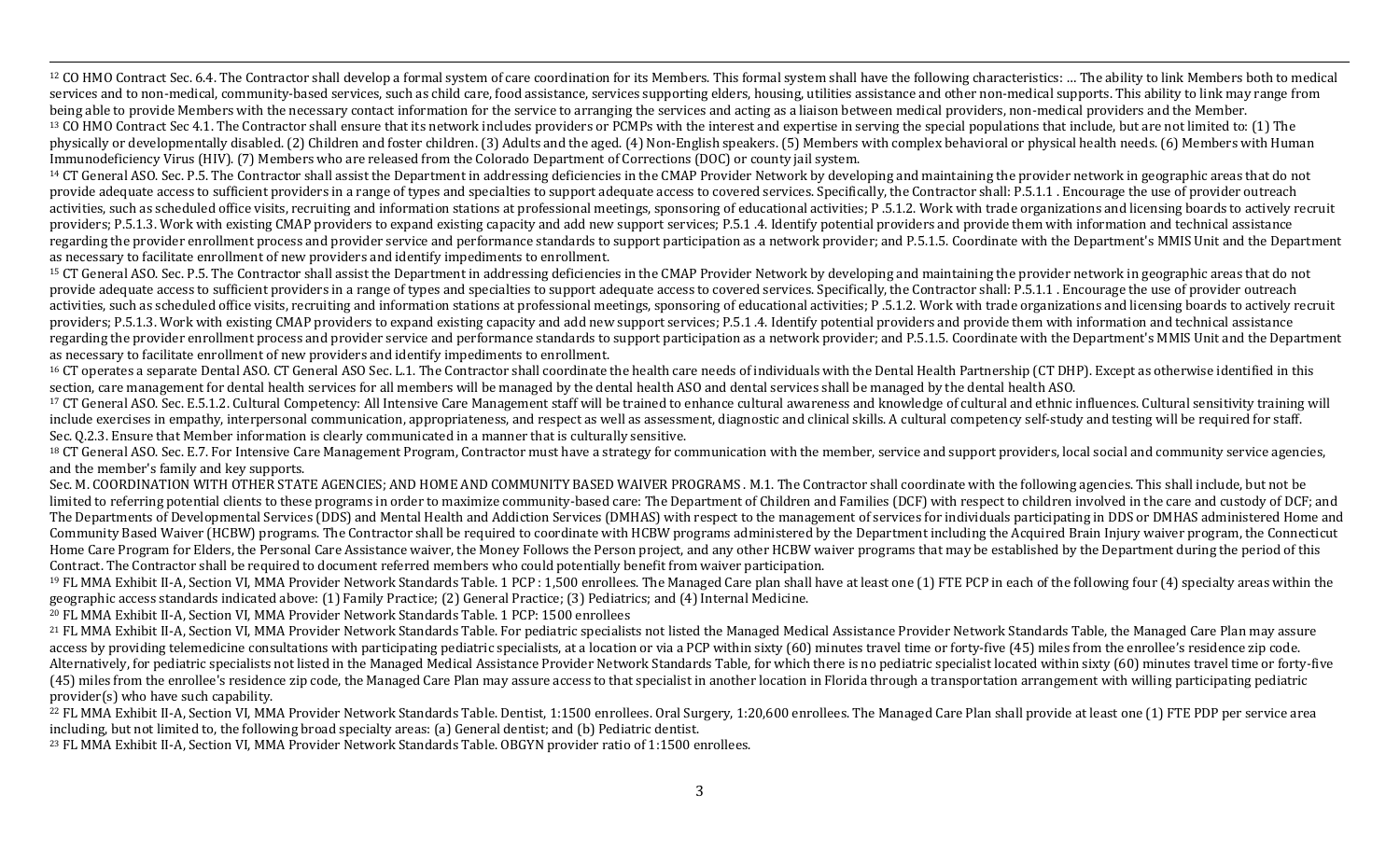<sup>24</sup> FL MMA Exhibit II-A, Section VI. The Managed Care Plan shall enter into provider contracts with a sufficient number of specialists to ensure adequate accessibility for enrollees of all ages. The Managed Care Plan shal ensure: Female enrollees have direct access to a women's health specialist within the network for covered services necessary to provide women's routine and preventive health care services. This is in addition to an enrollee's designated PCP, if that provider is not a women's health specialist; and that low-risk enrollees have access to certified nurse midwife services or licensed midwife services.

,一个人都没有,他们的人都没有,他们的人都没有,他们的人都没有,他们的人都没有,他们的人都没有,他们的人都没有,他们的人都是不是,他们的人都是不是,他们的人都是<br>第251章 我们的人都是不是,他们的人都是不是,他们的人都是不是,他们的人都是不是,他们的人都是不是,他们的人都是不是,他们的人都是不是,他们的人都是不是不是,

<sup>25</sup> FL MMA Exhibit II-A, Sec. V.D. If the language and/or cultural needs of the enrollee are known to the Managed Care Plan, the Managed Care Plan shall assign the enrollee to a PCP who is or has office staff who are linguistically and culturally competent to communicate with the enrollee.

<sup>26</sup> FL MMA Exhibit II-A, Sec. V.D. If the language and/or cultural needs of the enrollee are known to the Managed Care Plan, the Managed Care Plan shall assign the enrollee to a PCP who is or has office staff who are linguistically and culturally competent to communicate with the enrollee.

<sup>27</sup> FL MMA Exhibit II-A, Section VI. Essential Providers: Pursuant to s. 409.975(1)(b), F.S., certain providers are statewide resources and essential providers for all managed care plans in all regions. The Managed Care Plan shall include these essential providers in its network, even if the provider is located outside of the region served by the Managed Care Plan; **Subspecialists**: The Managed Care Plan shall enter into provider contract with a sufficient number of specialists to ensure adequate accessibility for enrollees of all ages. The Managed Care Plan shall ensure the following: (1) At least one (1) of the network infectious disease specialists have expertise in HIV/AIDS and its treatment and care; (2) Female enrollees have direct access to a women's health specialist within the network for covered services necessary to provide women's routine and preventive health care services. This is in addition to an enrollee's designated PCP, if that provider is not a women's health specialist; and (3) In accordance with s. 641.31, F.S., low-risk enrollees have access to certified nurse midwife services or licensed midwife services, licensed in accordance with Chapter 467, F.S.; **Public Health Providers**: The Managed Care Plan shall make a good faith effort to execute memoranda of agreement with the local County Health Departments (CHDs) to provide services which may include, but are not limited to, family planning services, services for the treatment of sexually transmitted diseases, other public health related diseases, tuberculosis, immunizations, foster care emergency shelter medical screenings, and services related to Healthy Start prenatal and post-natal screenings. The Managed Care Plan shall provide documentation of its good faith effort upon the Agency's request.

<sup>28</sup> IL Model Contract. Sec. 5.8.8. 1:1800 enrollees.

<sup>29</sup> IL Model Contract. Sec. 5.7.10 Specialty care. Contractor shall establish a comprehensive network to ensure the availability and accessibility of specialists and subspecialists to meet the needs of Enrollees. Care Coordinators shall have the authority to authorize services and will not require approval by Contractor's medical director for the majority of services in accordance with recognized Medically Necessary criteria. For Enrollees with special healthcare needs who require an ongoing course of treatment or regular care monitoring, Contractor must provide mechanism for Enrollee to directly access specialists, as appropriate for the conditions and needs.

30 IL Model Contract. Sec. 5.8.1. Dental access for Children. Contractor shall ensure an Enrollee has access to at least one (1) dentist, who serves Children, within a thirty (30)–mile radius of or thirty (30)– minute driv from the Enrollee's residence. If an Enrollee lives in a Rural Area, the Enrollee shall have access to at least one (1) dentist, who serves Children, within a sixty (60)–mile radius of or sixty (60)–minute drive from the Enrollee's residence.

31 IL Model Contract. Sec 5.8.1. Contractor shall ensure an Enrollee has access to at least two (2) OB/GYN Providers within a thirty (30)–mile radius of or thirty (30)–minute drive from the Enrollee's residence. If an Enrollee lives in a Rural Area, the Enrollee shall have access to at least one  $(1)$  OB/GYN Provider within a sixty  $(60)$ –mile radius of or sixty  $(60)$ – minute drive from the Enrollee's residence.

<sup>32</sup> IL Model Contract. 3.1.3.14 Well-woman exam: Contractor shall ensure provision of evidence based annual well-woman care to female Enrollees, which will include preconception care, interconception care, and reproductive life planning.

33 IL Model Contract. Sec. 2.7. Contractor shall implement a Cultural Competence plan, and Covered Services shall be provided in a culturally competent manner by ensuring the Cultural Competence of all Contractor staff, from clerical to executive management, and Providers. Contractor shall implement the NCQA Standards for Culturally and Linguistically Appropriate Services in Health Care (CLAS Standards);

Contractor's Cultural Competence plan shall address the challenges of meeting the healthcare needs of Enrollees. Contractor's Cultural Competence plan shall, at a minimum, address the following: involvement of executive management and Providers in the development and ongoing operation of the Cultural Competence plan; the individual executive employee responsible for executing and monitoring the Cultural Competence plan; the creation and ongoing operation of a committee or group within Contractor to assist Contractor to meet the cultural needs of its Enrollees. This committee shall: be reflective of the geographical and cultural groups served by Contractor, and at minimum have fifty-one percent (51%) of its committee members be Enrollees or community-based participants; the assurance of Cultural Competence at each level of care; indicators within the Cultural Competence plan that Contractor will use as benchmarks toward achieving Cultural Competence; Contractor's written policies and procedures for Cultural Competence; Contractor's strategy and method for recruiting staff with backgrounds representative of Enrollees served; the availability of interpretive services; Contractor's ongoing strategy and method to ameliorate transportation barriers and its operation; Contractor's ongoing strategy and method to meet the unique needs of Enrollees who have Developmental Disabilities and Cognitive Disabilities and its operation; Contractor's ongoing strategy and method to provide services for home-bound Enrollees and the strategy's operation; Contractor's ongoing strategy and method to engage local organizations to develop or provide cultural-competency training and collaborate on initiatives to increase and measure the effectiveness of culturally competent service delivery and its operation; and a description of how Cultural Competence is and will continue to be linked to health outcomes. Contractor shall contract with a culturally-diverse network of Providers of both genders and prioritize recruitment of bilingual or multilingual Providers. Contractor's contracts with Providers shall require that Providers comply with Contractor's Cultural Competence plan. Contractor shall confirm the languages used by Providers, including American Sign Language, and ensure physical access to Providers' office locations. Contractor shall perform OA evaluations of Provider practices, which shall include monitoring of Enrollee accessibility to ensure linguistic and physical accessibility. Contractor shall support Providers in achieving accessibility.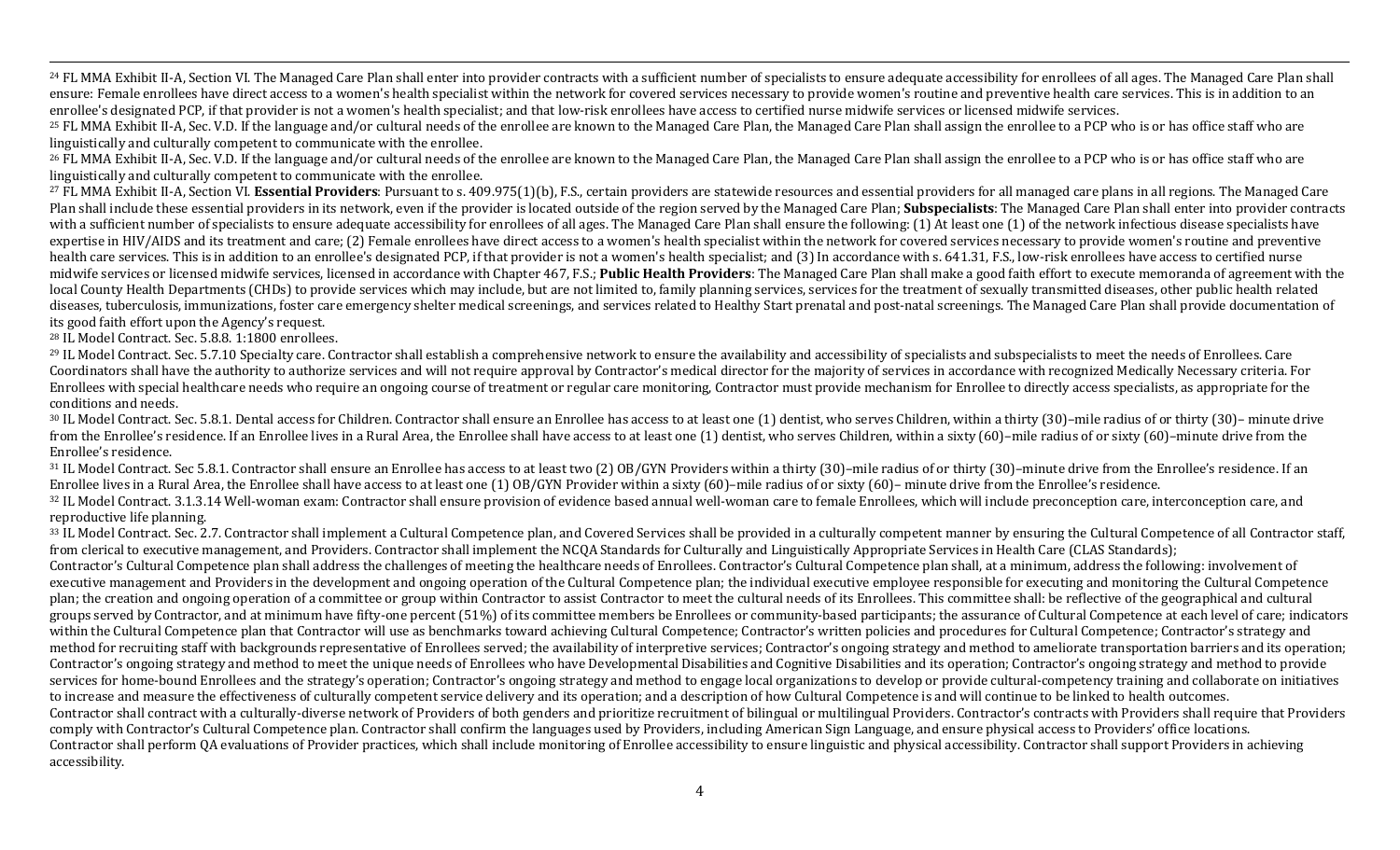,一个人都没有,他们的人都没有,他们的人都没有,他们的人都没有,他们的人都没有,他们的人都没有,他们的人都没有,他们的人都是不是,他们的人都是不是,他们的人都是<br>第251章 我们的人都是不是,他们的人都是不是,他们的人都是不是,他们的人都是不是,他们的人都是不是,他们的人都是不是,他们的人都是不是,他们的人都是不是不是, Sec. 5.10.3. Contractor will provide Cultural Competence requirements at orientation, training sessions, and updates as needed. Contractor, upon request of Provider, shall agree to allow Provider to certify compliance with this provision if completed through another Contractor in the Medicaid program.

34 IL Model Contract. Sec. 2.7.4 Providers. Contractor shall contract with a culturally-diverse network of Providers of both genders and prioritize recruitment of bilingual or multilingual Providers. Contractor's contracts with Providers shall require that Providers comply with Contractor's Cultural Competence plan. Contractor shall confirm the languages used by Providers, including American Sign Language, and ensure physical access to Providers' office locations.

35 IL Model Contract. 3.1.3 Family Planning and reproductive healthcare. 3.1.3.13 maternity care... Contractor must refer all pregnant Enrollees to the Women, Infants, and Children's (WIC) Supplemental Nutrition Program and have or be linked to case management services for identified high-risk Enrollees. Contractor must demonstrate ability to provide equally high-quality obstetrical care to special populations such as adolescents, homeless women, and women with developmental or intellectual disabilities.

<sup>36</sup> IL Model Contract. Sec. 5.7.9 Integrated health homes. Contractor must adhere to and implement all aspects of the IHH program designed and approved by the Department. Where requirements of the Department's IHH program overlap with the requirements of this Contract, the IHH requirements will be prioritized.

Sec. 3.1.3.15 complex and serious medical conditions: Contractor shall provide or arrange to provide high quality care for Enrollees with complex and serious medical conditions.

5.8.9 Family Planning. Contractor shall demonstrate that its network includes sufficient Family-Planning Providers to ensure timely access to Covered Services as provided in 42 CFR §438.206.

<sup>37</sup> Commonwealth of Kentucky - Master Agreement Modification. Section 29.7. Provider Program Capacity Demonstration: Member to PCP (FTE) ratio not to exceed 1500:1.

<sup>38</sup> Commonwealth of Kentucky - Master Agreement Modification. Section 29.7. Provider Program Capacity Demonstration: The Contractor shall include in its network sufficient pediatric specialists to meet the needs of Members younger than twenty-one  $(21)$  years of age.

<sup>39</sup> Commonwealth of Kentucky - Master Agreement Modification. Section 29.7. Provider Program Capacity Demonstration: The Contractor shall participate in the Department's effort to promote the delivery of services in a culturally competent manner to all Members, including those with limited English proficiency and diverse cultural and ethnic backgrounds, disabilities and regardless of gender, sexual orientation or gender identity. The Contractor shall address the special health care needs of its members needing culturally sensitive services. The Contractor shall incorporate in policies, administration and service practice the values of: recognizing the Member's beliefs; addressing cultural differences in a competent manner; fostering in staff and Providers attitudes and interpersonal communication styles which respect Member's cultural background. The Contractor shall communicate such policies to Subcontractors.

<sup>40</sup> Commonwealth of Kentucky - Master Agreement Modification. Section 29.8. Additional Network Provider Requirements: **A.** The Contractor shall attempt to enroll the following Providers in its network as follows: 1. Teaching hospitals; 2. FQHCs and rural health clinics; 3.The Kentucky Commission for Children with Special Health Care Needs; and 4.Community Mental Health Centers.

If the Contractor is not able to reach agreement on terms and conditions with these specified providers, it shall submit to the Department, for approval, documentation which supports that adequate services and service sites as required in this Contract shall be provided to meet the needs of its Members without contracting with these specified providers. Such approval is subject to Section 4.4 "**Approval of Department**." **B.** In consideration of the role that Department for Public Health, which contracts with the local health departments, plays in promoting population health of the provision of safety net services, the Contractor shall offer a participation agreement to the Department of Public Health for local health department services. Such participation agreement shall include, but not be limited to, the following provisions: 1. Coverage of the Preventive Health Package pursuant to 907 KAR 1:360. 2. Provide reimbursement at rates commensurate with those provided under Medicare.

<sup>41</sup> COMAR 10.09.66.05.B. Adequacy of Provider Network. (1) An MCO shall develop and maintain a complete network of adult and pediatric primary care, specialty care, ancillary service, vision, pharmacy, home health, and any other providers adequate to deliver the full scope of benefits as required by this chapter and COMAR 10.09.67.

<sup>42</sup> COMAR 10.09.66.05.B. Adequacy of Provider Network. (1) An MCO shall develop and maintain a complete network of adult and pediatric primary care, specialty care, ancillary service, vision, pharmacy, home health, and any other providers adequate to deliver the full scope of benefits as required by this chapter and COMAR 10.09.67.

<sup>43</sup> COMAR 10.09.66.05. For female enrollees, if the enrollee's PCP is not a women's health specialist, the MCO shall provide direct access, without the need for a referral, to a women's health specialist within the MCO's network for covered services necessary to provide women's routine and preventive health care services.

<sup>44</sup> COMAR 10.09.64.05. An MCO's health care delivery system shall accommodate the cultural and ethnic diversity of the population to be served.

<sup>45</sup> COMAR 10.09.64.05.D. An MCO shall provide case management services to children with special health care needs as appropriate. For complex cases involving multiple medical interventions or social services, or both, a multidisciplinary team shall be used to review and develop the plan of care for special health care needs children.

COMAR 10.09.64.10.B.2.C. AIDS Case Management Services. (1) An MCO shall ensure that an enrollee with HIV/AIDS receives case management services that: (a) Link the enrollee with the full range of available benefits; (b) Link the enrollee with any additional needed services including: (i) Mental health services, (ii) Substance abuse services, (iii) Medical services, (iv) Social services, (v) Financial services, (vi) Counseling services Educational services, (viii) Housing services, and (ix) Other required support services.

<sup>46</sup> MA ACO Model Contract. Sec.2.7.C. 1:1500 Enrollees. At least 1 PCP for every 200 enrollees (Sec.2.9.C.)

<sup>47</sup> MA ACO Model Contract. Sec.2.9.C. The Contractor shall maintain an Obstetrician/Gynecologist-to-female Enrollee ratio of one to 500, throughout the Region, provided that, EOHHS may approve a waiver of the above ratio in accordance with federal law. Such ratio should include female Enrollees age 10 and older.

<sup>48</sup> MA ACO Model Contract. Sec. 2.7. The Contractor shall ensure that the Provider Network provides female Enrollees with direct access to a women's health specialist, including an obstetrician or gynecologist, within the Provider Network for MCO Covered Services necessary to provide women's routine and preventive health care services.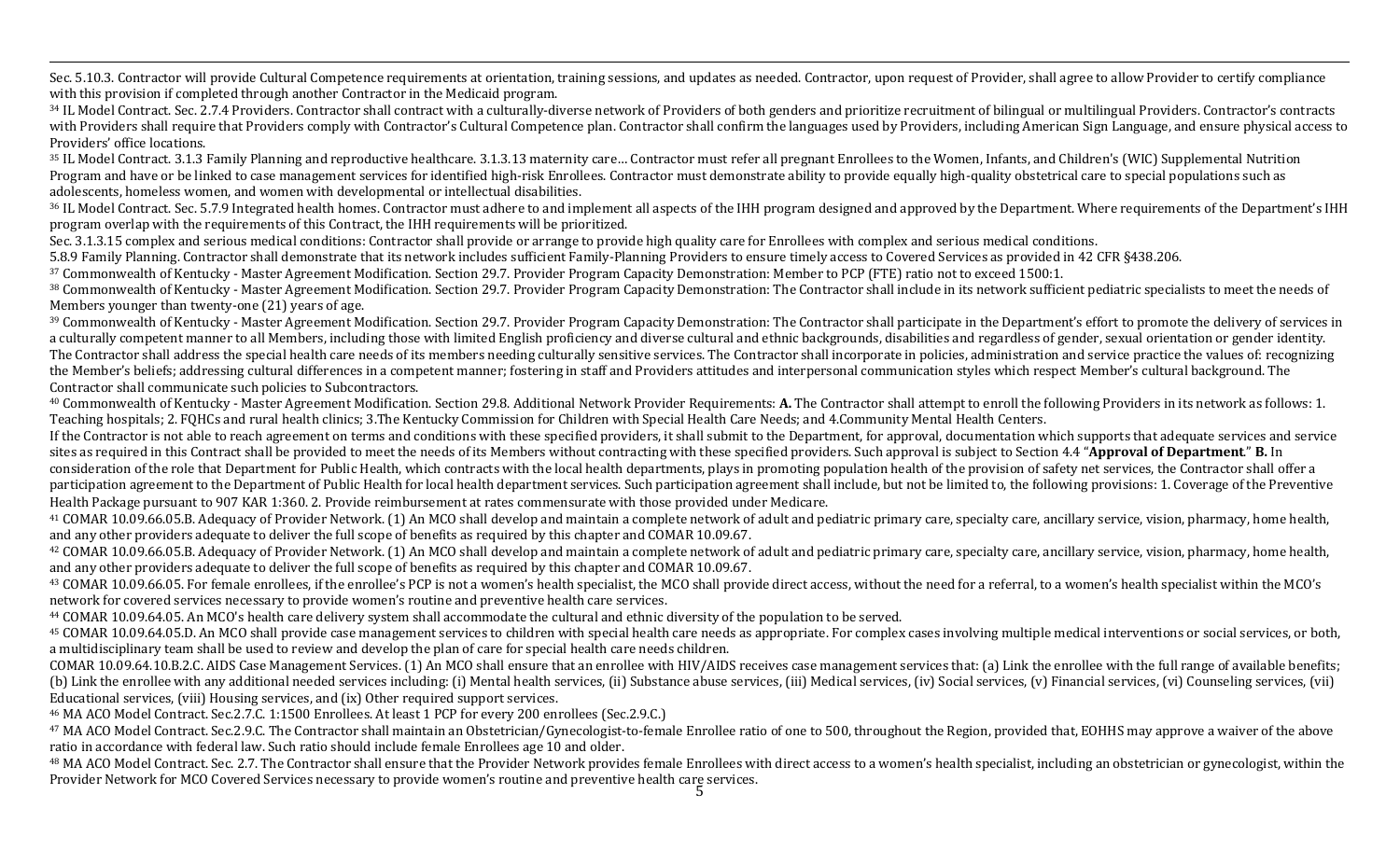<sup>49</sup> MA ACO Model Contract. Sec.2.9.C. The Contractor shall ensure that non-English speaking Enrollees have a choice of at least two PCPs, and at least two Behavioral Health Providers within each behavioral health covered service category, in the Prevalent Language in the Regions provided that such provider capacity exists throughout the Region.

50 MA ACO Model Contract. Sec. 2.8. The Contractor shall ensure that: Multilingual Network Providers and, to the extent that such capacity exists throughout the Contractor's Regions, all Network Providers, understand and comply with their obligations under state or federal law to assist Enrollees with skilled medical interpreters and the resources that are available to assist Network Providers to meet these obligations; Network Providers and interpreters/transliterators are available for those who are Deaf or hearing-impaired, to the extent that such capacity exists throughout the Contractor's Regions; Its Network Providers are responsive to the linguistic, cultural, ethnic, or other unique needs of members of minority groups, homeless individuals, disabled individuals and other special populations served under the Contract;

,一个人都没有,他们的人都没有,他们的人都没有,他们的人都没有,他们的人都没有,他们的人都没有,他们的人都没有,他们的人都是不是,他们的人都是不是,他们的人都是<br>第251章 我们的人都是不是,他们的人都是不是,他们的人都是不是,他们的人都是不是,他们的人都是不是,他们的人都是不是,他们的人都是不是,他们的人都是不是不是,

It identifies opportunities to improve the availability of fluent staff or skilled translation services in Enrollees preferred languages and opportunities to improve the cultural appropriateness of Enrollees' care. 51 MassHealth Managed Care Contract. Sec. 2.7.A.k. The Provider Network shall be responsive to the linguistic, cultural, and other unique needs of any minority, homeless person, Enrollees with Special Health Care Needs, including individuals with disabilities, or other special populations served by the Contractor, by, at a minimum, having the capacity to, when necessary, communicate with Enrollees in languages other than English, communicate with individuals who are deaf, hard-of-hearing, or deaf blind, and making materials and information available in Alternative Formats as specified in this Contract.

52 MA ACO Model Contract. Sec. 2.7. Community Partners. The Contractor shall contract with Behavioral Health Community Partners (BH CPs) and Long Term Services and Supports Community Partners (LTSS CPs) as described in Sections 2.5.F and 2.5.G; The Contractor shall support relationships between Community Partners and MCO-Administered ACOs as further directed by EOHHS.

Sec.2.7.(F). The Commonwealth is implementing its Social Innovation Financing for Chronic Homelessness Program (SIF Program), a Housing First model, and has procured an entity to facilitate this implementation (SIF Intermediary). The Contractor shall enter into good faith negotiations with SIF Program providers identified by EOHHS and, provided such negotiations are successful, execute and maintain Network Provider contracts with such SIF Program providers to provide Community Support Program (CSP) services.

(G) Community Support Program (CSP) Services for Chronically Homeless Individuals

Subject to the Medical Necessity requirements under 130 CMR 450.204, other Contract requirements, and applicable statutory and regulatory requirements, the Contractor shall provide CSP services to chronically homeless individuals, including assisting in enhancing daily living skills; providing service coordination and linkages; assisting with obtaining benefits, housing and healthcare.

53 MN Model Contract. Sec. 6.13.1 Primary Care. (B) Adequate Resources. The MCO shall have available appropriate and sufficient personnel, physical resources, and equipment to meet the projected needs of its Enrollees for covered services.

54 MN Model Contract. Sec. 6.17 Direct Access to Obstetricians and Gynecologists. Pursuant to Minnesota Statutes, § 620.52, the MCO shall provide Enrollees direct access without a referral or Service Authorization to the following obstetric and gynecologic services: 1) annual preventive health examinations and any subsequent obstetric or gynecologic visits determined to be Medically Necessary by the examining obstetrician or gynecologist; 2) maternity care; and 3) evaluation and necessary treatment for acute gynecologic conditions or emergencies. Direct access shall apply to obstetric and gynecologic Providers within the Enrollee's network or care system, including any Providers with whom the MCO has established referral patterns.

55 MN Model Contract. Sec. 6.15. Serving Minority and Special Needs Populations. (E) Cultural and Racial Minorities. Services for this group include culturally appropriate services rendered by Providers with special expertise in the delivery of services to the various cultural and racial minority groups.

Sec. 6.23 Access to Culturally and Linguistically Competent Providers. To the extent possible, the MCO shall provide Enrollees with access to Providers who are culturally and linguistically competent in the language and culture of the Enrollee. For the purpose of this Contract, cultural and linguistic competence includes Providers who serve Enrollees who are deaf and use sign language or an alternative mode of communication. (A) Providers. The MCO agrees to work towards increasing the Provider pool of culturally and linguistically competent Providers where there is an identified need, including but not limited to, participating in STATE efforts to increase the Provider pool of culturally and linguistically competent Providers, and participating in the STATE's needs assessment process and related planning effort to expand the pool.

<sup>56</sup> MN Model Contract. Sec. 6.15. Serving Minority and Special Needs Populations. The MCO must offer appropriate services for the following special needs groups. Services must be available within the MCO or through contractual arrangements with Providers to the extent that the service is a Covered Service pursuant to this Article. (D) Enrollees with Language Barriers. Services for this group include interpreter services, bilingual staff, culturally appropriate assessment and treatment. (1) When an individual is enrolled in PMAP, the enrollment form will indicate whether the Enrollee needs the services of an interpreter and what language she or he speaks. (2) Upon receipt of enrollment information indicating interpreter services are needed, the MCO shall contact the Enrollee by phone or mail in the appropriate language to inform the Enrollee how to obtain Primary Care services. (3) In addition, whenever an Enrollee requests an interpreter in order to obtain services under this Contract the MCO must provide the Enrollee with access to an interpreter in accordance with section 6.1.21 of this Contract.

57 MN Model Contract. Sec. 6.15. Serving Minority and Special Needs Populations. The MCO must offer appropriate services for the following special needs groups. Services must be available within the MCO or through contractual arrangements with Providers to the extent that the service is a Covered Service pursuant to this Article.

(B) Persons with a Physical Disability or Chronic Illness. Services for this group include in-home services and neurological assessments.

(F)Persons with a Developmental Disability (DD). Services for this group include specialized mental health and rehabilitative services and other appropriate services covered by Medical Assistance services that are designed to maintain or increase function and prevent further deterioration or dependency and that are coordinated with available community resources and support systems, including the Enrollee's Local Agency DD case management service Provider, families, guardians and residential care Providers. Continuity of care should be a major consideration in the treatment planning process. Referrals to specialists and sub-specialists must be made when medically indicated.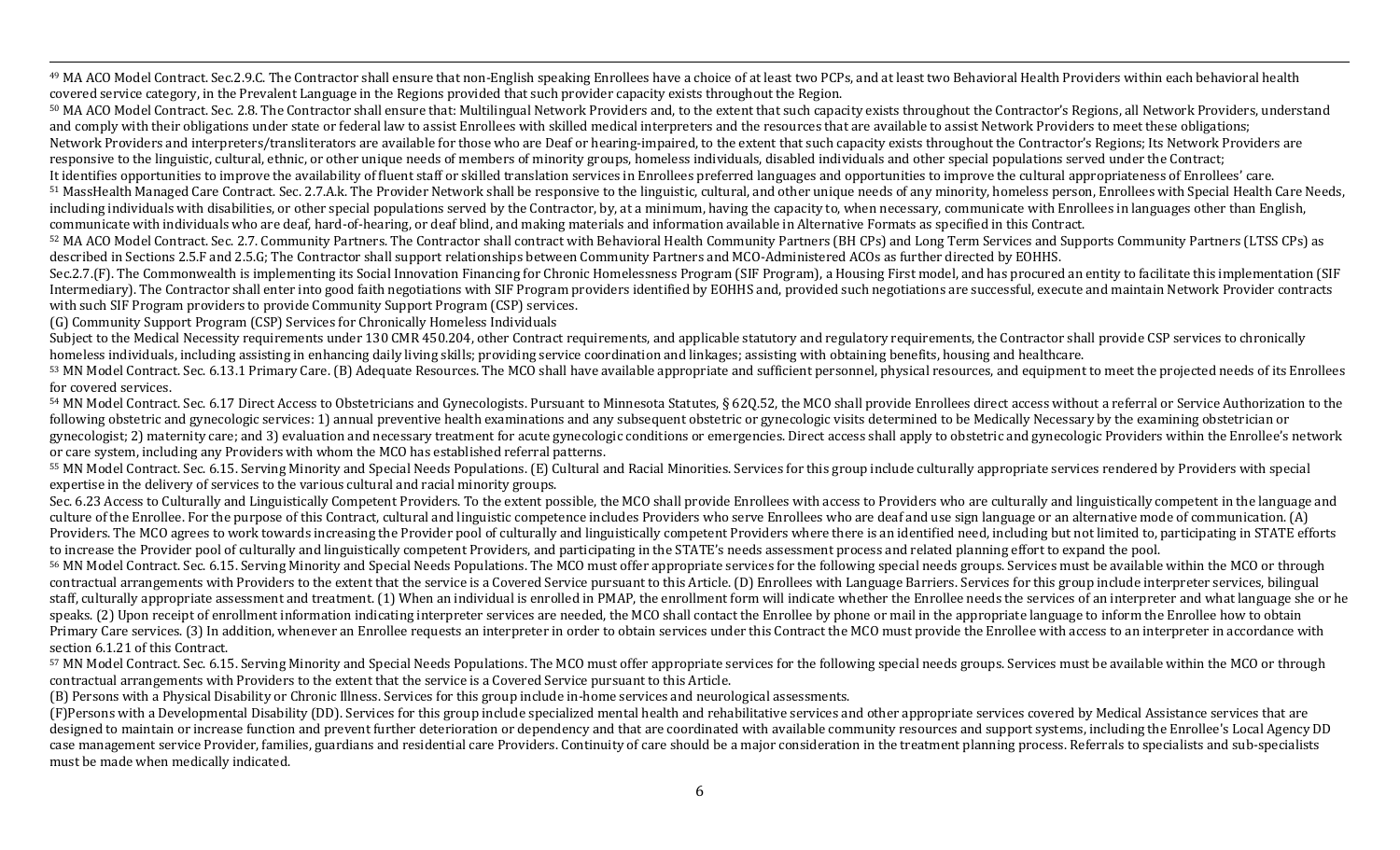58 MN Model Contract. Sec. 6.15 Serving Minority and Special Needs Populations. The MCO must offer appropriate services for the following special needs groups. Services must be available within the MCO or through contractual arrangements with Providers to the extent that the service is a Covered Service pursuant to this Article. (A) Persons with Serious and Persistent Mental Illness (SPMI). Services for this group include ongoing medications review and monitoring, day treatment, and other community-based alternatives to conventional therapy, and coordination with the Enrollee's case management service Provider to assure appropriate utilization of all needed psychosocial services. (B) Persons with a Physical Disability or Chronic Illness. Services for this group include in-home services and neurological assessments. (C) Abused Children and Adults, Abusive Individuals. Services for this group include comprehensive assessment and diagnostic services and specialized treatment techniques for victims and perpetrators of maltreatment (physical, sexual, or emotional). ... (F) Persons with Dual MI/DD or MI/CD Diagnoses. Services for this group include comprehensive assessment, diagnostic and treatment services provided by staff who are trained to work with clients with multiple disabilities and complex needs. 2017 Families and Children Contract [MCO Name ] Page 145 (G) Lesbians, Gay Men, Bisexual and Transgender Persons. Services for this group include sensitivity to critical social and family issues unique to these Enrollees. (H) Persons with a Hearing Impairment. Services for this group include access to TDD and hearing impaired interpreter services. (I) Enrollees in Need of Gender Specific MI and/or CD Treatment. The MCO must provide its Enrollees with an opportunity to receive mental health and/or chemical dependency services from a same-sex therapist and the option of participating in an all male or all-female group therapy program. (J) Children and Adolescents, including Children with SED and Children involved in the Child Protection System. Services for these groups include services specific to the needs of these groups, such as day treatment, home-based mental health services, and inpatient services. The services which the MCO delivers must be: 1) provided in the least restrictive setting; 2) individualized to meet the specific needs of each child; and 3) designed to provide early identification and treatment of mental illness. The MCO must coordinate services with the Child's Local Agency case management service Provider(s), children's mental health collaborative service coordination and family services collaborative service coordination, and must arrange for participation in the Child's wraparound services planning, upon request. … (L) **American Indians**. Services for this group include culturally appropriate services rendered by Providers with special expertise in the delivery of services to the various tribes

,一个人都没有,他们的人都没有,他们的人都没有,他们的人都没有,他们的人都没有,他们的人都没有,他们的人都没有,他们的人都是不是,他们的人都是不是,他们的人都是<br>第251章 我们的人都是不是,他们的人都是不是,他们的人都是不是,他们的人都是不是,他们的人都是不是,他们的人都是不是,他们的人都是不是,他们的人都是不是不是,

59 MO RFP. Sec. 2.4 Health Plan Provider Networks: 2.4.1 General: a. The health plan shall establish and maintain health plan provider networks in geographically accessible locations, in accordance with the travel distance standards specified herein. The health plan's network shall consist of, at minimum, hospitals, physicians, advanced practice nurses, mental health providers, substance use disorder providers, dentists, emergent and non-emergent transportation services, safety net hospitals (including acute care safety net hospitals as defined in 13 CSR 70-15.010 of the Code of State Regulations, as amended), and all other provider types necessary to ensure sufficient capacity to make available all services in accordance with the service accessibility standards specified herein. In order to maintain geographically accessible locations for members, the health plan shall look to providers in contiguous and other counties for full development of the network.

 $60$  MO RFP. Sec. 2.4.7 Physician Specialists: The health plan shall employ or contract with physician specialists in sufficient numbers to ensure specialty services are available in accordance with travel distance and appointment standards described herein. The health plan shall have protocols for coordinating care between primary care providers and specialists. These protocols shall include the expected response time for consults between primary care providers and specialists.

<sup>61</sup> MO RFP Sec. 2.4.15 School Based Dental Services: The health plan shall contract with and reimburse any licensed dental provider who provides preventive dental services (i.e., dental exams, prophylaxis, and sealants) in a school setting. The health plan shall ensure that dental providers who participate in the health plan's provider network are qualified under the credentialing criteria of the health plan and are willing to accept the health plan's operating terms, including but not limited to, the health plan's fee schedule, covered expenses, and quality standards. Nothing shall prevent the health plan from instituting reasonable credentialing criteria for school-based dental services or establishing other reasonable measures designed to maintain quality of care or control costs.

 $62$  MO RFP. Sec. 2.3. The health plan shall ensure that all health plan members receive equitable and effective treatment in a culturally and linguistically appropriate manner. The health plan shall exhibit congruent behaviors, attitudes, and policies that come together in a system that enables effective work in cross-cultural situations.

<sup>63</sup> MO RFP. Sec. 2.1.7. c. Local Community Care Coordination Program (LCCCP). All LCCCPs shall incorporate the following principles: Every member has a selected primary care provider; Care is provided by a physiciandirected team that collectively cares for the member; Care is coordinated and/or integrated across all aspects of health care; Member Care Management Services to include but not limited to: Comprehensive care management applying clinical knowledge to the member's condition; Care coordination; Health promotion services; Comprehensive transitional care; Individual and family support activities; Disease management; and Referrals to community and social supports are performed at the local level by the LCCCP.

 $64$  NJ Model Contract. Sec 4.8.8. 1 PCP:2000 enrollees per Contractor. If the Contractor includes Certified Nurse Midwives in its provider network as PCPs, it shall utilize the following ratios for CNMs as PCPs. a. 1 FTE per 1000 enrollees per Contractor; 1 FTE CNM per 1500 enrollees across all Contractors. b. A minimum of two (2) providers shall be initially available for selection at the enrollee's option. Additional providers shall be included as capacity limits are needed. If the Contractor includes CNPs/CNSs in the provider network as PCPs, it shall utilize the following ratios. a. 1 FTE CNP or 1 CNS per 1000 enrollees per Contractor; 1 FTE CNP or 1 FTE CNS per 1500 enrollees cumulative across all Contractors. b. A minimum of two (2) providers where available shall be initially available for selection at the enrollee's option. Additional providers shall be included a capacity limits are reached.

 $65$  NJ Model Contract. Sec. 4.8.8. Beneficiary children who reside within 6 miles of 2 PCPs whose specialty is Family Practice, General Practice or Pediatrics or 2 CNPs/CNSs; within 2 miles of 1 PCP whose specialty is Family Practice, General Practice or Pediatrics or 1 CNP or 1 CNS.

<sup>66</sup> NJ Model Contract. Sec. 4.8.7. The Contractor shall provide access to pediatric medical subspecialists, pediatric surgical specialists, and consultants. Access to these services shall be provided when referred by a pediatrician.

67 NJ Model Contract. Sec 4.8.8. 1 FTE primary care dentist per 2000 enrollees per Contractor; 1 FTE primary care dentist per 3500 enrollees, cumulative across all Contractors.

 $^{68}$  N.J.A.C. 11:24–6.2. The HMO shall demonstrate that the projected PCP network is sufficient to meet adult, pediatric and primary ob/gyn needs of the projected enrollment on the basis of the following assumptions: i. Four primary care visits per year per member, averaging one hour per year per member; and ii. Four patient visits per hour, per PCP.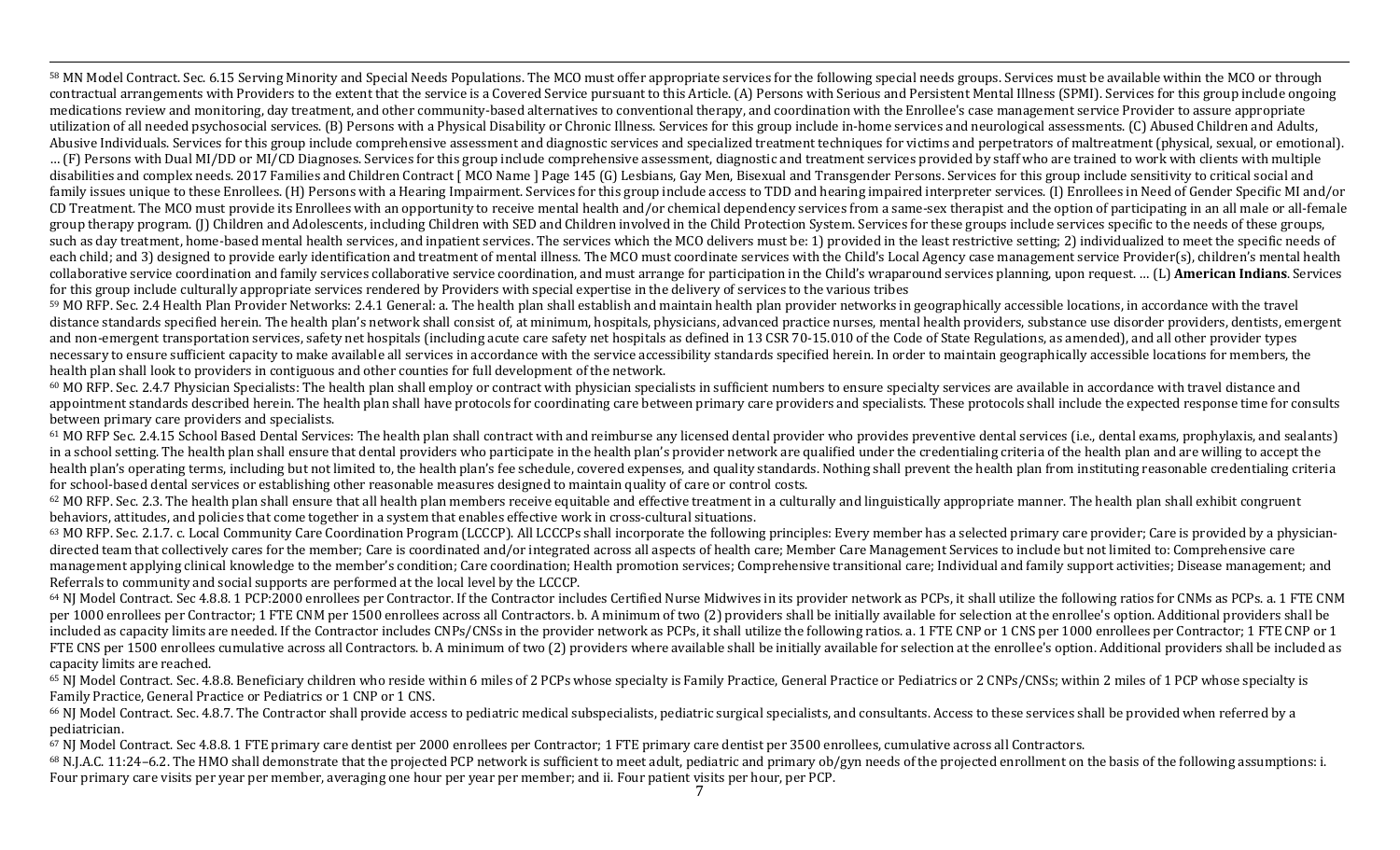<sup>69</sup> NJ Model Contract. Sec 4.2.3. The Contractor shall provide female enrollees with direct access to a woman's health specialist within its network for covered care necessary to provide women's routine and preventive health care services. This shall be in addition to the enrollee's designated PCP if that PCP is not a women's health specialist.

,一个人都没有,他们的人都没有,他们的人都没有,他们的人都没有,他们的人都没有,他们的人都没有,他们的人都没有,他们的人都是不是,他们的人都是不是,他们的人都是<br>第251章 我们的人都是不是,他们的人都是不是,他们的人都是不是,他们的人都是不是,他们的人都是不是,他们的人都是不是,他们的人都是不是,他们的人都是不是不是,

70 NJ Model Contract. Sec. 4.8.7. The Contractor shall include in its provider network Centers of Excellence for children with special health care needs as well as other specialty providers. <sup>71</sup> NJ Model Contract. Sec. 5.14 CULTURAL AND LINGUISTIC NEEDS. The Contractor shall address the relationship between culture, language, and health care outcomes through, at a minimum, the following Cultural and Linguistic Service requirements. A. Physical and Communication Access. The Contractor shall provide documentation regarding the availability of and access procedures for services which ensure physical and communication access to: providers and any Contractor related services (e.g. office visits, health fairs); customer service or physician office telephone assistance; and, interpreter, TDD/TT services for individuals who require them in order to communicate. Document availability of interpreter, TDD/TT services. The Contractor shall make oral interpretation services available free of charge to each enrollee and potential enrollee. B. Twenty-four (24)-Hour Interpreter Access. The Contractor shall provide twenty-four (24)-hour access to oral interpreter services free of charge for all enrollees/potential enrollees including the deaf or hard of hearing at provider sites within the Contractor's network, either through telephone language services or in-person interpreters to ensure that enrollees are able to communicate with the Contractor and providers and receive covered benefits. The Contractor shall identify and report the linguistic capability of interpreters or bilingual employed and contracted staff (clinical and non-clinical). The Contractor shall provide professional interpreters when needed where technical, medical, or treatment information is to be discussed, or where use of a family Member or friend as interpreter is inappropriate. Family Members, especially children, should not be used as interpreters in assessments, therapy and other situations where impartiality is critical. The Contractor shall provide for training of its health care providers on the utilization of interpreters. C. Interpreter Listing. Throughout the term of this contract, the Contractor shall maintain a current list of interpreter agencies/oral interpreters who are "on call" to provide interpreter services free of charge to each enrollee and potential enrollee.. D. Language Threshold. In addition to interpreter services, the Contractor will provide other linguistic services to a population of enrollees if they exceed five (5) percent of those enrolled in the Contractor's Medicaid/NJ FamilyCare line of business or two hundred (200) enrollees in the Contractor's plan, whichever is greater. The Contractor shall make oral interpretation services available free of charge to each enrollee and potential enrollee. E. The Contractor shall provide the following services to the enrollee groups identified in D above. 1. Key Points of Contact a. Medical/Dental: Advice and urgent care telephone, face to fa encounters with providers b. Non-medical: Enrollee assistance, orientations, and appointments 2. Types of Services a. Translated signage b. Translated written materials c. Referrals to culturally and linguistically appropriate community services programs d. Oral interpretation services available free of charge to each enrollee and potential enrollee. F. Community Advisory Committee. Contractor shall implement and maintain community linkages through the formation of a Community Advisory Committee (CAC) with demonstrated participation of consumers (with representatives of each Medicaid/NJ FamilyCare eligibility category- See Article 5.2), community advocates, and traditional and safety net providers. The Contractor shall ensure that the committee responsibilities include advisement on educational and operational issues affecting groups who speak a primary language other than English and cultural competency. G. Group Needs Assessment. Contractor shall assess the linguistic and cultural needs of its enrollees who speak a primary language other than English. The findings of the assessment shall be submitted to DMAHS in the form of a plan entitled, "Cultural and Linguistic Services Plan" at the end of year one of the contract. In the plan, the Contractor will summarize the methodology, findings, and outline the proposed services to be implemented, the timeline for implementation with milestones, and the responsible individual. The Contractor shall ensure implementation of the plan within six months after the beginning of year two of the contract. The Contractor shall also identify the individual with overall responsibility for the activities to be conducted under the plan. The DMAHS approval of the plan is required prior to its implementation. H. Policies and Procedures. The Contractor shall address the special health care needs of all enrollees. The Contractor shall incorporate in its policies and procedures the values of (1) honoring enrollees' beliefs, (2) being sensitive to cultural diversity, and (3) fostering respect for enrollees' cultural backgrounds. The Contractor shall have specific policy statements on these topics and communicate them to providers and subcontractors. I. Mainstreaming. The Contractor shall be responsible for ensuring that its network providers do not intentionally segregate DMAHS enrollees from other persons receiving services. Examples of prohibited practices, based on race, color, creed, religion, sex, age, national origin, ancestry, marital status, sexual preference, income status, program membership or physical or mental disability, include, but may not be limited to, the following: 1. Denying or not providing to an enrollee any covered service or access to a facility. 2. Providing to an enrollee a similar covered service in a different ma or at a different time from that provided to other enrollees, other public or private patients or the public at large. 3. Subjecting an enrollee to segregation or separate treatment in any manner related to the receipt of covered service. 4. Assigning times or places for the provision of services. 5. Closing a provider panel to DMAHS beneficiaries but not to other patients. J. Resolution of Cultural Issues. The Contractor shall investigate resolve access and cultural sensitivity issues identified by Contractor staff, State staff, providers, advocate organizations, and enrollees.

Sec 4.8.1 The Contractor shall describe how its provider network will respond to the cultural and linguistic needs of enrollees with special needs.

Sec. 5.9.1.C. PCP Assignment. If the Contractor has not received an enrollee's PCP selection within ten (10) calendar days from the enrollee's effective date of coverage or the selected PCP's panel is closed, the Contracto shall assign a PCP and deliver an ID card by the fifteenth (15th) calendar day after the effective date of enrollment. The assignment shall be made according to the following criteria, in hierarchical order: 1. The enrolle shall be assigned to his/her current provider, if known, as long as that provider is a part of the Contractor's provider network. 2. The enrollee shall be assigned to a PCP whose office is within the travel time/distance standards, as defined in Article 4.8.8. If the language and/or cultural needs of the enrollee are known to the Contractor, the enrollee shall be assigned to a PCP who is or has office staff who are linguistically and cultu competent to communicate with the enrollee or have the ability to interpret in the provision of health care services and related activities during the enrollee's office visits or contacts.

6.3 PROVIDER EDUCATION AND TRAINING. A. Initial Training. The Contractor shall ensure that all providers receive sufficient training regarding the managed care program in order to operate in full compliance with program standards and all applicable federal and State regulations. At a minimum, all providers shall receive initial training in managed care services, the Contractor's policies and procedures, and 7/2017 Accepted Article 6 – Page 3 information about the needs of enrollees with special needs. Ongoing training shall be provided as deemed necessary by either the Contractor or the State in order to ensure compliance with program standards. The contractor shall maintain evidence of training which shall include, at a minimum, documenting the date of the training, the materials covered, and the participants. Subjects for provider training shall be tailored to the needs of the Contractor's plan's target groups. Listed below are some examples of topics for training: 8. Cultural sensitivity to providing health care to various ethnic groups.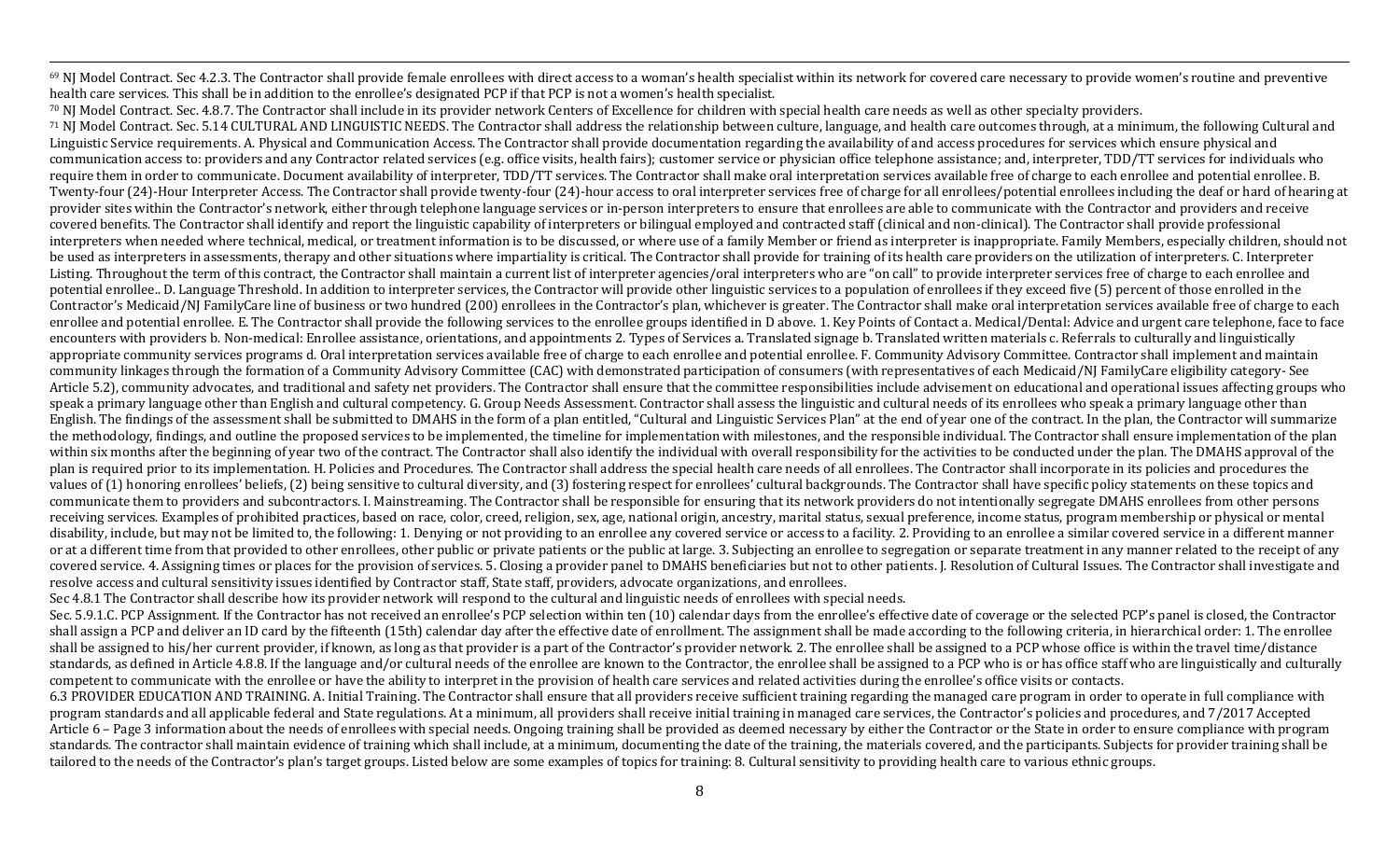,一个人都没有,他们的人都没有,他们的人都没有,他们的人都没有,他们的人都没有,他们的人都没有,他们的人都没有,他们的人都是不是,他们的人都是不是,他们的人都是<br>第251章 我们的人都是不是,他们的人都是不是,他们的人都是不是,他们的人都是不是,他们的人都是不是,他们的人都是不是,他们的人都是不是,他们的人都是不是不是, 72 NJ Model Contract. Sec 4.8.1 The Contractor shall ensure that its provider network includes, at a minimum: Providers who can accommodate the different languages of the enrollees including bilingual capability for any language which is the primary language of five (5) percent or more of the enrolled DMAHS population.

<sup>73</sup> NJ Model Contract. Sec 4.8..1. The Contractor shall operate a program to provide services for enrollees with special needs that emphasizes: (a) that providers are educated regarding the needs of enrollees with special needs; (b) that providers will reasonably accommodate enrollees with special needs; (c) that providers will assist enrollees in maximizing involvement in the care they receive and in making decisions about such care; and (d) that providers maximize for enrollees with special needs independence and functioning through health promotions and preventive care, decreased hospitalization and emergency room care, and the ability to be cared for at home.

 $74$  NJ Model Contract. Sec 4.3. The Contractor shall identify and establish working relationships for coordinating care and services with external organizations that interact with its enrollees, including State agencies, schools, social service organizations, consumer organizations, and civic/community groups.

<sup>75</sup> NJ Model Contract. Sec. 4.8.1. H. Requirement to contract with Children's Hospital of New Jersey at Newark Beth Israel Medical Center for school-based health services. The Contractor shall contract with the Children's hospital of new Jersey at Newark Beth Israel Medical Center for the provision of primary health care services, including but not limited to, EPSDT services, and dental care services, to be provided at designated schools in the city of Newark. Providers at the school-based clinics shall meet the Contractor's credentialing and program requirements of this contract

Sec. 4.8.L. Enrollees with Special Needs. The Contractor's provider network shall include providers who are trained and experienced in treating individuals with special needs. 1. The Contractor shall operate a program to provide services for enrollees with special needs that emphasizes: (a) that providers are educated regarding the needs of enrollees with special needs; (b) that providers will reasonably accommodate enrollees with special needs; (c) that providers will assist enrollees in maximizing involvement in the care they receive and in making decisions about such care; and (d) that providers maximize for enrollees with special needs independence and functioning through health promotions and preventive care, decreased hospitalization and emergency room care, and the ability to be cared for at home. 2. The Contractor shall describe how its provider network will respond to the cultural and linguistic needs of enrollees with special needs.

Sec. 4.3. The Contractor shall identify and establish working relationships for coordinating care and services with external organizations that interact with its enrollees, including State agencies, schools, social service organizations, consumer organizations, and civic/community groups.

<sup>76</sup> OH Model Contract. Appendix H.4. 1:2000 enrollees.

77 OH Model Contract. Appendix H.4. In addition to the PCP capacity requirement, MCPs must also contract with the specified number of pediatric PCPs for each region. These pediatric PCPs will have their stated capacity counted toward the PCP capacity requirement.

78 OH Model Contract Appendix H. Although there are currently no capacity requirements of the non-PCP required provider types, MCPs are required to ensure that adequate access is available to members for all required provider types. Additionally, for certain non-PCP required provider types, MCPs must ensure that these providers maintain a full-time practice at a site(s) located in the specified county/region (i.e., the ODM specified county within the region or anywhere within the region if no particular county is specified).

79 OH Model Contract Appendix H. Although there are currently no capacity requirements of the non-PCP required provider types, MCPs are required to ensure that adequate access is available to members for all required provider types. Additionally, for certain non-PCP required provider types, MCPs must ensure that these providers maintain a full-time practice at a site(s) located in the specified county/region (i.e., the ODM specified county within the region or anywhere within the region if no particular county is specified).

80 OH Model Contract. Appendix H.4. Dental Care Providers. MCPs must contract with at least the minimum number of dentists.

<sup>81</sup> OH Model Contract. Appendix H.4. OB/GYNs. MCPs must contract with at least the minimum number of OB/GYNs for each county/region, all of whom must maintain a full-time obstetrical practice at a site(s) located in the specified county/region. Only MCP-contracting OB/GYNs with current hospital privileges at a hospital under contract with the MCP in the region can be submitted to the MCPN, or other system, count towards MCP minimum panel requirements, and be listed in the MCPs' provider directory.

82 OH Model Contract. Appendix C. The MCP is responsible for promoting the delivery of services in a culturally competent manner, as defined by the National Standards for Culturally and Linguistically Appropriate Services (CLAS) in Health and Health Care (https://www.thinkculturalhealth.hhs.gov/clas), to all members, including those with limited English proficiency (LEP) and diverse cultural and ethnic backgrounds. 83 PA Model Contract, Exhibit AAA(1). The Pennsylvania Health MCO (PH-MCO) must ensure that its Provider Network is adequate to provide its Members in this HealthChoices Zone with access to quality Member care through participating professionals, in a timely manner, and without the need to travel excessive distances. Upon request from the Department, the PH-MCO must supply geographic access maps using Member level data detailing the number, location and specialties of their Provider Network to the Department in order to verify accessibility of Providers within their Network in relation to the location of its Members. The Department may require additional numbers of specialists and ancillary Providers should it be determined that geographic access is not adequate. The PH-MCO must also have a process in place which ensures that the PH-MCO knows the capacity of their Network PCP panels at all times and have the ability to report on this capacity. (a) PCPs. Make available to every Member a choice of at least two (2) appropriate PCPs with open panels whose offices are located within a travel time no greater than thirty (30) minutes (Urban) and sixty (60) minutes (Rural). This travel time is measured via public transportation, where available. (b) Pediatricians as PCPs. Ensure an adequate number of pediatricians with open panels to permit all Members who want a pediatrician as a PCP to have a choice of two (2) for their child(ren) within the travel time limits (30 minutes Urban, 60 minutes Rural).

<sup>84</sup> PA Model Contract, Exhibit AAA(1). c. Specialists i. For the following provider types, the PH-MCO must ensure a choice of two (2) providers who are accepting new patients within the travel time limits (30 minutes Urban, 60 minutes Rural): General Surgery Cardiology Obstetrics & Gynecology Pharmacy Oncology Orthopedic Surgery Physical Therapy General Dentistry Radiology. ii. For the following provider types, the PH-MCO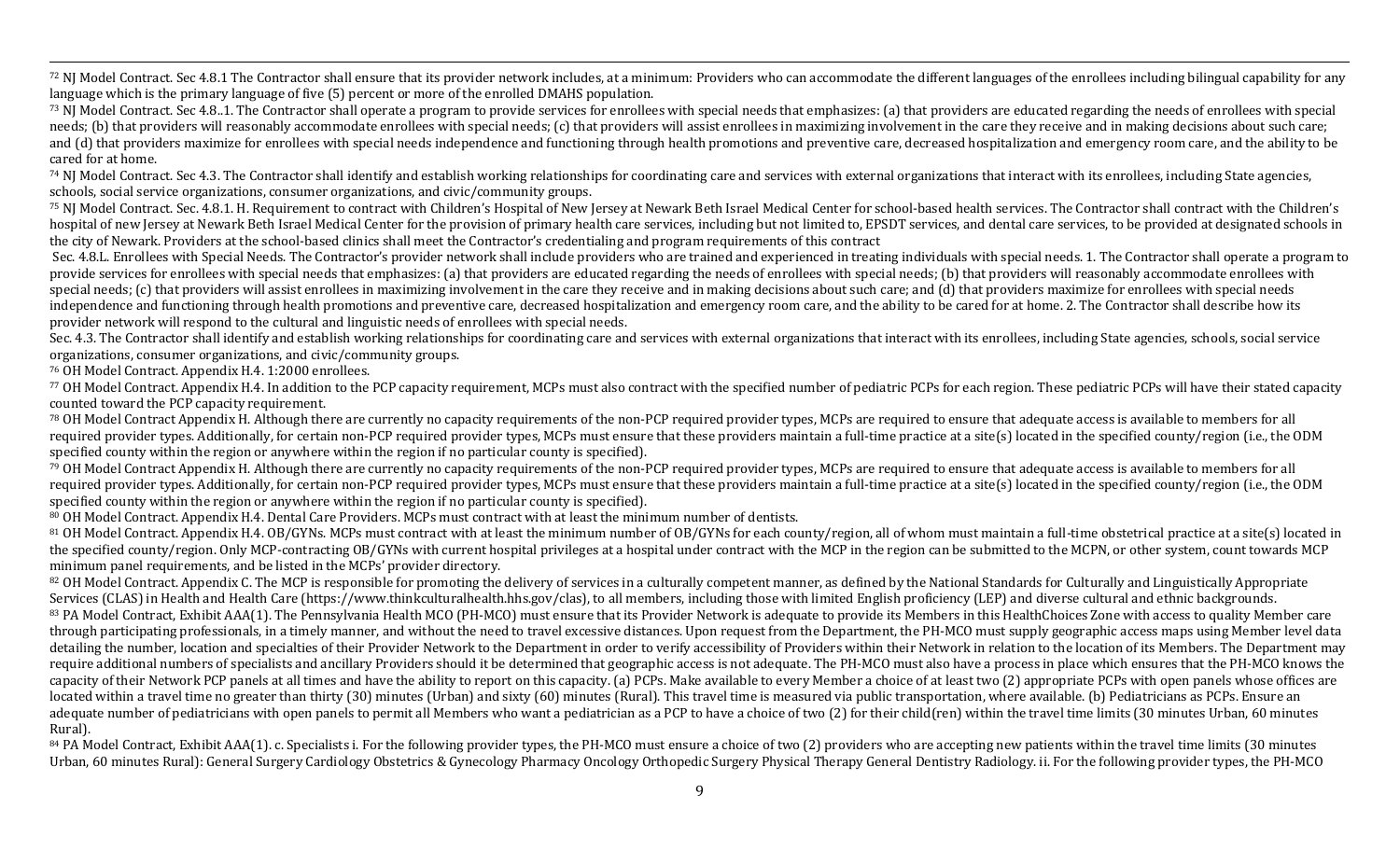must ensure a choice of one (1) provider who is accepting new patients within the travel time limits (30 minutes Urban, 60 minutes Rural) and a second choice, within the HealthChoices Zone: Oral Surgery Urology Nursing Facility Neurology Dermatology Otolaryngology. iii. For all other specialists and subspecialists, the PH-MCO must have a choice of two (2) providers who are accepting new patients within the HealthChoices Zone. 85 PA Model Contract, Exhibit All MCOs. II. Community Based Care Management (CBCM) Program Requirements. F. The PH-MCO will be required to implement a public health dental hygiene practitioner (PHDHP) program or a dental hygienist program under the direct supervision of a dentist using CBCM funding. The hygienists must spend the majority of their time performing direct patient preventive care. <sup>86</sup> PA Model Contract Exhibit AAA(3), Sec. 1.c. Specialists i. For the following provider types, the PH-MCO must ensure a choice of two (2) providers who are accepting new patients within the travel time limits (30 minutes Urban, 60 minutes Rural): Obstetrics & Gynecology.

,一个人都没有,他们的人都没有,他们的人都没有,他们的人都没有,他们的人都没有,他们的人都没有,他们的人都没有,他们的人都是不是,他们的人都是不是,他们的人都是<br>第251章 我们的人都是不是,他们的人都是不是,他们的人都是不是,他们的人都是不是,他们的人都是不是,他们的人都是不是,他们的人都是不是,他们的人都是不是不是,

<sup>87</sup> PA Model Contract. Sec. V.A.6. Self-Referral/Direct Access. The PH-MCO must permit Members to select a Network Provider, including nurse midwives, to obtain maternity and gynecological care without prior approval from a PCP. This includes selecting a Network Provider to provide an annual well-woman gynecological visit, primary and preventive gynecology care, including a PAP smear and referrals for diagnostic testing related to maternity and gynecological care, and Medically Necessary follow-up care.

PA Model Contract Sec. 3.2.4.2 Access to Services. Bidder will allow women direct access to a women's health care specialist within the Bidder's network or outside the network for women's routine and preventive services. A women's health care specialist may include a gynecologist, a certified nurse midwife, or another qualified health care professional. Enrollment in Medicaid Managed Care does not restrict the choice of the provider from whom the person may receive family planning services.

<sup>88</sup> PA Model Contract. Sec. V. S. 3. Opioid Use Disorder Centers of Excellence (OUD-COE). The Department will implement twenty OUD-COEs in the Physical Health Program throughout the Commonwealth. This initiative will increase the capacity to care for those seeking treatment for OUD, as well as increase the overall quality of care. The PH-MCO must comply with the Department's OUD-COE requirements specified in Exhibit G Opioid Use Disorder Centers of Excellence.

<sup>89</sup> PA Model Contract. V.S.2. 2. Cultural Competency Both the PH-MCO and Network Providers must demonstrate Cultural Competency and must understand that racial, ethnic and cultural differences between Provider and Member cannot be permitted to present barriers to accessing and receiving quality health care; must demonstrate the willingness and ability to make the necessary distinctions between traditional treatment methods and/or non-traditional treatment methods that are consistent with the Member's racial, ethnic or cultural background and which may be equally or more effective and appropriate for the particular Member; and demonstrate consistency in providing quality care across a variety of races, ethnicities and cultures. For example, language, religious beliefs, cultural norms, social-economic conditions, diet, etc., may make one treatment method more palatable to a Member of a particular culture than to another of a differing culture.

<sup>90</sup> PA Model Contract. Sec. V.F.4. Limited English Proficiency (LEP) Requirements. During the Enrollment Process, the PH-MCO and/or the Department's Enrollment Specialists must seek to identify Members who speak a language other than English as their first language. Upon a Member's request, the PH-MCO must provide, at no cost to Members, oral interpretation services in the requested language or sign language interpreter services to meet the needs of the Members. These services must also include all services dictated by federal requirements for translation services designated to the PH-MCO providers if the provider is unable or unwilling to provide these services.

91 PA Model Contract. Sec. V.A.16. Waiver Services/State Plan Amendments. a. HIV/AIDS Targeted Case Management (TCM) Program. The PH-MCO must provide for TCM services for persons with AIDS or symptomatic HIV, including access to needed medical and social services using the existing TCM program standards of practice followed by the Department or comparable standards approved by the Department. In addition, individuals within the PH-MCO who provide the TCM services must meet the same qualifications as those under the Department's TCM Program.

 $92$  RI RFP. Sec. 3.2.4.1 Provider Network. The Bidder maintains a robust multi-disciplinary provider network (1) to provide members with the full range of covered services; (2) that maintains providers in sufficient number, mix and geographic area; and (3) makes available all services in a timely manner.

The Bidder agrees to establish and maintain a network that is supported by written agreements that meet both State and Federal requirements and can sufficiently demonstrate to EOHHS' satisfaction the Bidder's ability to provide covered services under this Agreement. Members must have access to services that are at least equal to, or better than community norms.

93 RI RFP. Sec. 6.1.6. Provide female Members with direct access to a women's health specialist within the network for covered care necessary to provide women's routine and preventive health care services. This is in addition to the Member's designated source of primary care if that source is not a women's health specialist.

<sup>94</sup> RI RFP. Sec. 3.2.4. In establishing and maintaining the network, the Bidder considers the following: "Cultural Competency" of providers and office staff. "Cultural Competency" is defined as the ability of providers an organizations to effectively deliver health care services that meet the social, cultural, and linguistic needs of patients.

RI RFP. 4.10.1. The Bidder will describe how it meets the requirements to provide multi-lingual, culturally competent and disability-centric member services: Staffs a Member Services function that is operated at least during regular business hours (8 AM to 6 PM EST including lunch, Monday through Friday); Maintain a toll-free Member Services telephone number that is staffed twenty-four (24) hours per day to provide prior authorization of services during evenings and on weekends; Ensure TYY/TDD services and foreign language interpretation are available when needed by a Member who calls the Member Services telephone number; Notify members in writing at least once annually of their rights to request and obtain information about their benefits, freedom of choice regarding provider restrictions, State's and the health plan's grievance and appeals processes, after hour and emergency coverage, requirement for prior authorization of services, referrals for specialty car; Bidder should provide evidence (e.g., staff training and monitoring, policies and procedures, and any other processes) of active efforts to promote cultural competence to ensure that services are provided in a culturally competent manner to all Members including (1) giving the concerns of Members related to their racial and ethnic minority status full attention beginning with the first contact with a Member, continuing throughout the care process, and extending to evaluation of care; (2) making interpreter services available when language barriers exist and are made known to Contractor, including the use of sign interpreters for Members with hearing impairments and the use of Braille for Members with vision impairments; and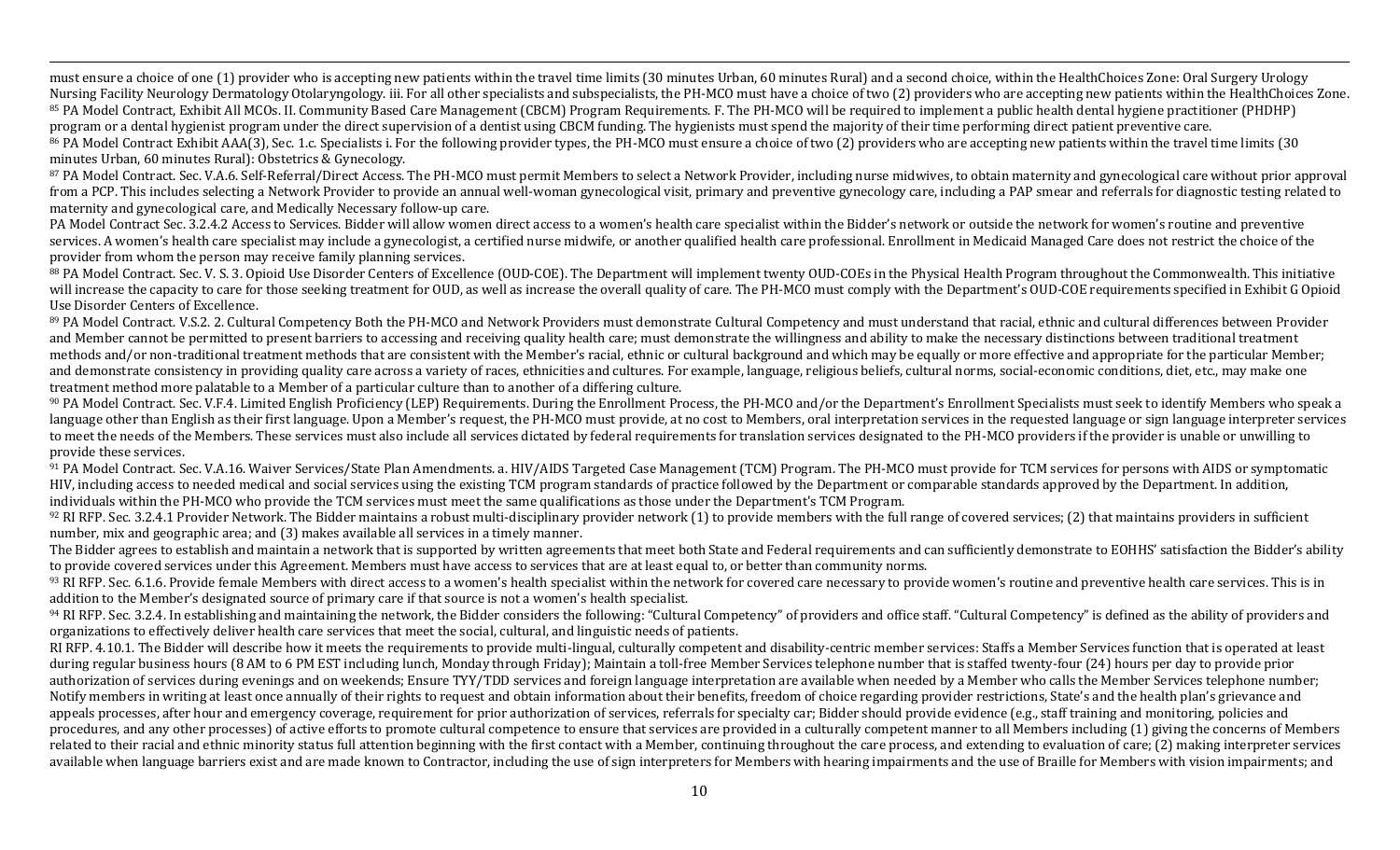,一个人都没有,他们的人都没有,他们的人都没有,他们的人都没有,他们的人都没有,他们的人都没有,他们的人都没有,他们的人都是不是,他们的人都是不是,他们的人都是<br>第251章 我们的人都是不是,他们的人都是不是,他们的人都是不是,他们的人都是不是,他们的人都是不是,他们的人都是不是,他们的人都是不是,他们的人都是不是不是, (3) as appropriate, adopting cultural competency projects to address the specific cultural needs of racial and ethnic minorities that comprise a significant percentage of its Member population. Bidder should provide evidence (e.g. staff training and monitoring, Policies and Procedures, other) of active efforts to promote cultural competence.

Sec. 3.2.7.1 Member Services. As part of the Member Services function, the Bidder has an ongoing program of member education that takes into account the multi-lingual, multi-cultural nature of the population including any members with limited English proficiency (LEP). In addition, the Bidder's Member Services function should address how the Health Plan will meet the needs of any members with low literacy skills or any members who have disabilities, including but not limited to deafness, being hard of hearing (HOH), or visual impairments. The Bidder staffs a Member Services function that is operated at least during regular business hours (8 AM to 6 PM EST including lunch, Monday through Friday). The Bidder maintains a toll-free Member Services telephone number that is staffed during regular business hours as defined above. Once a year, the Bidder notifies members in writing of their rights to request and obtain information about their benefits, freedom of choice regarding provider restrictions, EOHHS's and the health plan's grievance and appeals processes, after hour and emergency coverage, requirement for prior authorization of services, referrals for specialty care, and other information as identified herein. Contractor must ensure that services are provided in a culturally competent manner to all Members. Specifically, Contractor (1) must give the concerns of Members related to their racial and ethnic minority status full attention beginning with the first contact with a Member continuing throughout the care process, and extending to evaluation of care; (2) must make interpreter services available when language barriers exist and are made known to Contractor, including the use of sign interpreters for Members with hearing impairments and the use of Braille for Members with vision impairments; and (3) as appropriate, should adopt cultural competency projects to address the specific cultural needs of racial and ethnic minorities that comprise a significant percentage of its Member population; (4) develop policies and procedures for the provision of language assistance services, which includes but is not limited to interpreter and translation services and effective communication assistance in alternative formats.

<sup>95</sup> RI RFP. Sec. 3.2.4. In establishing and maintaining the network, the Bidder considers the following: "Disability competency" of providers and the physical accessibility of their offices as it relates to the capacity o professionals and health educators to support the health and wellness of people with disabilities through their knowledge, experience and expertise providing services to children with disabilities.

<sup>96</sup> RI RFP. Sec. 4.9.1.6 Coordination with Out-of-Plan Health/Social Services, Social Determinants of Health and Housing Stabilization. EOHHS supports various special service programs targeted to persons who may be covered by RIte Care or Rhody Health Partners. The Bidder is not obligated to provide or pay for any non-plan, non-capitated services. However, these services can be essential to overall health and well-being and to assuring optimum outcome of clinical services. Bidder should help to ensure Member awareness of these services and, as appropriate develop policies and procedures to guide coordination of its in-plan and other service delivery with services delivered outside of the Health Plan. EOHHS expects that Bidder Care Plans and Care Management will promote and coordinate such services to promote best outcomes.

- Multiple services are available through programs sponsored by BHDDH, DCYF, DOH, DHS, Special Education, and others. Bidder should describe its plan for ensuring successful referrals and collaboration of out-ofplan services and other locally based social services that help people address the social determinants of poor health (e.g. a need for stable access to food, treatment for chemical dependency).
- Bidder should describe its plan to identify the manner that social determinants inform its care management strategy and how care plans incorporate strategies to mitigate the impact of social determinants of health. This should include, for example, issues related to housing stabilization and services for adults returning to the community upon release from the Department of Corrections.
- EOHHS supports a housing stabilization program that provides sheltering to those for whom homelessness is unavoidable, and rapidly re-houses the homeless in stable, permanent housing. The Bidder shall describe its policies and procedures for identifying and connecting at-risk members with physical health, behavioral health, and other social support needs to the housing stabilization program. As appropriate, the Bidder should also describe its plan for ensuring coordination between its efforts and those of its subcontractors (including but not limited to Accountable Entities (AEs), Cedar Family Centers, Integrated Health Homes (IHHs), Community Mental Health Centers (CMHCs), Patient Centered Medical Homes (PCMHs), and the health plan's behavioral health subcontractor.

<sup>97</sup> RI RFP. Sec. 3.2.4. The Bidder includes in its network the traditional providers of health care services for RI Medicaid population. These providers include but are not limited to FOHC/RHCs, hospital and school based clinics, Community Mental Health Centers, Home Based Therapeutic Service, as well as private practice practitioners and multi-specialty providers to meet the diverse needs of the population.

98 SC July 2016 Contract. Sec. 6.2. CONTRACTOR Provider Network The CONTRACTOR shall establish and maintain, through written agreements, an appropriate Provider Network necessary for the provision of the services under this Contract. This includes, but is not limited to Primary Care Providers (PCPs), Specialty Providers, Hospitals and other Health Care Service Providers as identified by the Department. For geographic areas lacking Providers sufficient in number, mix, and geographic distribution to meet the needs of the number of members in the service area, the Department at its sole discretion may waive the distance requirement. Sec. 6.2.1. Primary Care Provider (PCP) The CONTRACTOR shall: Implement procedures to ensure that each Medicaid Managed Care Member has a person or entity, formally designated, as primarily responsible for coordinating their health care services. Ensure each Member has access to at least one PCP with an open panel. Additional guidance is contained within the managed care policy and procedure guide.

99SC July 2016 Contract. Sec. 6.2.2. Specialists General Requirements The CONTRACTOR shall: 6.2.2.1.1. Be required to contract with required specialists based on the standards outlined within the Managed Care Policy and Procedure Manual. 6.2.2.1.2. Ensure each Member has access to Specialists with an open panel. Additional guidance is stated within the managed care policy and procedure guide. 6.2.2.1.3. Accept the Department's instruction to include additional specialists for a specific geographic area, when necessary. 6.2.2.1.4. Make available a choice of at least two (2) required contracted specialists and/or subspecialists who are accepting patients within the geographic area.

 $100$  SC July 2016 Contract. Sec. 6.1.11. Cultural Considerations The CONTRACTOR shall participate in the Department's efforts to promote the delivery of services in a culturally competent manner to all Members, including those with limited English proficiency and diverse cultural and ethnic backgrounds.

Sec. 3.16.4. Cultural Competency As required by 42 CFR §438.206, the CONTRACTOR shall participate in the State's efforts to promote the delivery of services in a culturally competent manner to all Members, including those with limited English proficiency and diverse cultural and ethnic backgrounds.

<sup>101</sup> Sec. 15.9 External Quality Review (EQR)(I). The MCO representative shall work with the case manager to identify what Medicaid Covered Services, in conjunction with the other identified social services, are to be provided to the Medicaid MCO Member.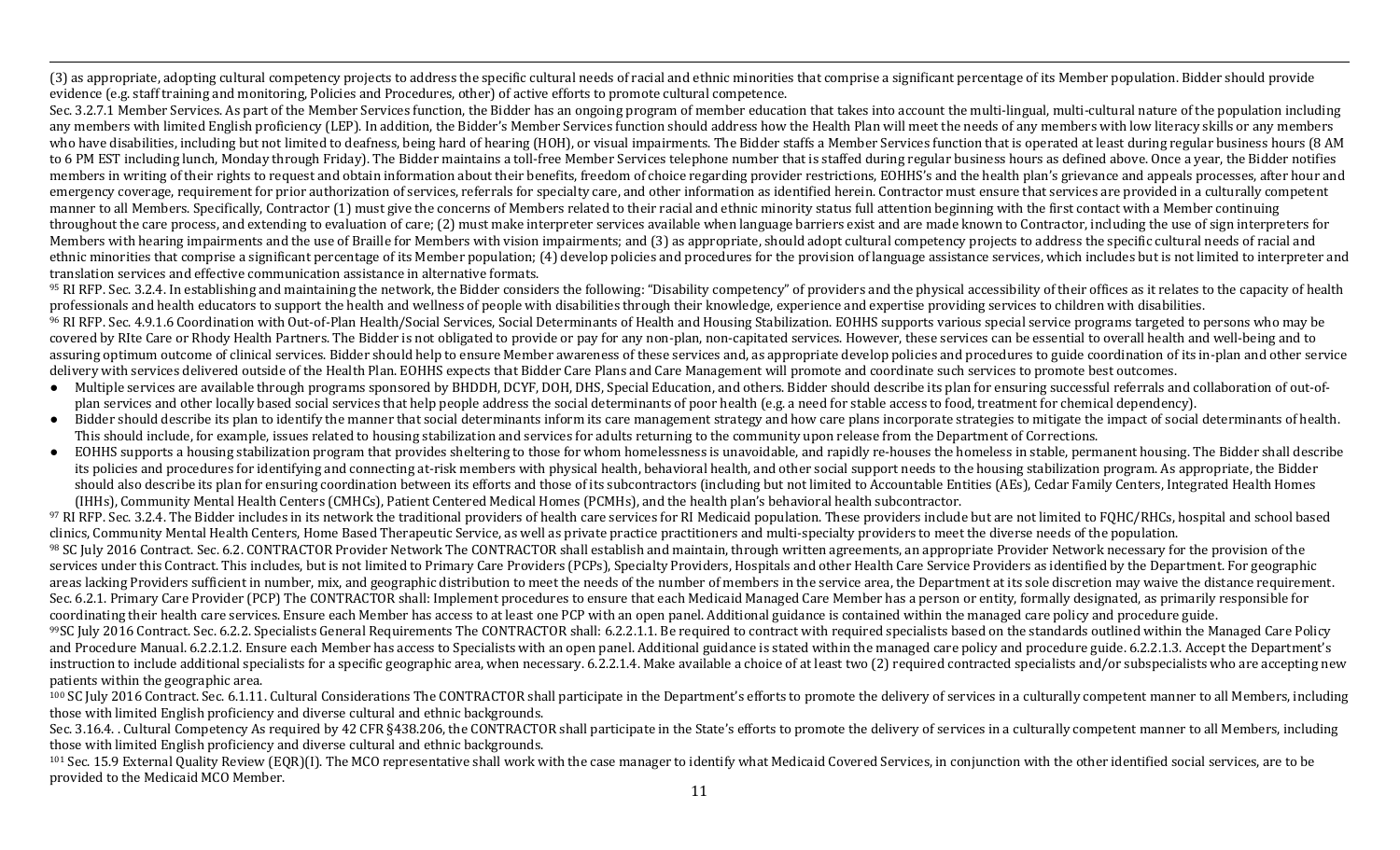<sup>102</sup> TN Contracts (United, Amerigroup, BCBS, and Volunteer Plans) Attachment III. 1:2500 patients.

<sup>103</sup> TN Contracts Attachment IV. Varies from 1:15000 (General Surgery) to 1:100000 (Allergy).

The CONTRACTOR shall have provider agreements with providers practicing the following specialties: Allergy; Cardiology; Dermatology; Endocrinology; Otolaryngology; Gastroenterology; General Surgery; Nephrology; Neurology; Neurosurgery; Oncology/Hematology; Ophthalmology; Orthopedics; Psychiatry (adult); Psychiatry (child and adolescent); and Urology.

,一个人都没有,他们的人都没有,他们的人都没有,他们的人都没有,他们的人都没有,他们的人都没有,他们的人都没有,他们的人都是不是,他们的人都是不是,他们的人都是<br>第251章 我们的人都是不是,他们的人都是不是,他们的人都是不是,他们的人都是不是,他们的人都是不是,他们的人都是不是,他们的人都是不是,他们的人都是不是不是,

 $104$  TN Contracts. Sec. A 2.14.4.3. The CONTRACTOR shall allow female members direct access without requiring a referral to a women's health specialist who is a contract provider for covered services necessary to provide women's routine and preventive health care services.

<sup>105</sup> TN Contracts Sec A.2.1 1.3 Specialty Service Providers. The CONTRACTOR shall demonstrate sufficient access to comprehensive care for people with HIV/AIDS which means that at a minimum, in each Grand Region in which the CONTRACTOR operates, the CONTRACTOR shall demonstrate a contractual arrangement with at least two (2) HIV/AIDS Centers of Excellence located within the CONTRACTOR's approved Grand Region. <sup>106</sup> TN Contracts Sec. A.2.18.3 Cultural Competency. As required by 42 CFR 438.206, the CONTRACTOR and its Providers and Subcontractors that are providing services pursuant to this Contract shall participate in the State's efforts to promote the delivery of services in a culturally competent manner to all enrollees, including those with Limited English Proficiency, disabilities and diverse cultural and ethnic backgrounds regardless o an enrollee's gender, sexual orientation, or gender identity. This includes the CONTRACTOR emphasizing the importance of network providers to have the capabilities to ensure physical access, accommodations, and accessible equipment for the furnishing of services to enrollees with physical or mental disabilities.

 $107$  VA 2017 RFP Sec. 4.4.5 Access to Care Standards. In accordance with 42 C.F.R. § 438.206, the Contractor shall be responsible for arranging and administering covered services to enrolled individuals and shall ensure that its delivery system shall provide available, accessible, and adequate numbers of facilities, locations and personnel for the provision of covered services. Members shall be provided with a choice of a minimum of two (2) providers for each type of service, as listed in covered services chart, Attachment B, in accordance to time and distance standards. Each provider must have the capacity to serve each member within the time and distance standards specified below. Additionally, the Contractor shall ensure that its provider network meets access to timely care for services, including where the provider travels to the member's home to provide services.

108 VA 2017 RFP Sec. 3.7 Member Outreach and Marketing. The Contractor shall participate in the Department's efforts to promote the delivery of services in a culturally competent manner to all members including those with limited English proficiency and diverse cultural and ethnic backgrounds.

<sup>109</sup> VA 2017 RFP Sec. 4.5.1 Interventions to Prevent Controlled Substance Use. The Contractor shall be responsible for complying with all DMAS approved clinical criteria for drugs used in the treatment of opioid use disorder and pain management. Criteria may be located on the DMAS website at: https://www.virginiamedicaidpharmacyservices.com. The Contractor shall educate providers and members about the risk factors for opioid-related harms and provide management plan strategies to mitigate risk including but not limited to benzodiazepine and opioid tapering tools, physician/patient opioid treatment agreements, and the offering of naloxone when factors that increase risk for opioid overdose, such as history of overdose, history of substance use disorder, higher opioid dosages or concurrent benzodiazepine use, are present.

 $110$  WA Model Contract. Sec. 6.1.2. On a quarterly basis, no later than the  $15<sup>th</sup>$  of the month following the last day of the quarter, the Contractor shall provide documentation of its providers network, including t critical provider types and all contracted specialty providers. This report shall provide evidence that the Contractor has adequate provider capacity to deliver services that meet the timeliness standards described in Subsection 6.9 of this Section to all Enrollees and shall ensure sufficient choice and number of community health centers and/or private providers to allow Enrollees a choice of service systems or clinics.  $111$  WA Contract Sec. 6.9. At least 2 within 10 miles or an urban location, and 1 within 25 miles of a rural location.

<sup>112</sup> WA Model Contract. Sec. 10.8. Contractor must provide female Enrollee's with direct access to a women's health practitioner within the Contractor's network for covered care necessary to provide women's routine and preventive health care services, including prescriptions for pharmaceutical or medical supplies ordered by a directly accessed women's health care practitioner, and which are in the practitioner's scope of practice. <sup>113</sup> WA Model Contract. For hemophilia and other bleeding disorders (Sec. 14.4.6); as well as COE that diagnoses autism in children (Sec. 17.1.8).

<sup>114</sup> WA Model Contract. Sec. 10.2. Contractor shall participate in and cooperate with HCA efforts to promote the National Standards for Culturally and Linguistically Appropriate Services (CLAS). At a minimum, Contractor shall: Offer language assistance to individuals who have limited English proficiency and/or other communication needs, at no cost to them, to facilitate timely access to all health care and services; Inform all individuals the availability of language assistance services clearly and in their preferred language, verbally and in writing; Ensure the competence of individuals providing language assistance, recognizing that the use of untrained individuals and/or minors as interpreters should be avoided.; Provide easy-to-understand print and multimedia materials and signage in the languages commonly used by the populations in the service area; Establish culturally and linguistically appropriate goals, policies, and management accountability, and infuse them throughout the organization's planning and operations.

<sup>115</sup> WA Model Contract. Sec. 6.2 Service Delivery Network. In the maintenance, monitoring and reporting of its network, the Contractor must consider the following (42 C.F.R. § 438.206(b)): 6.2.7 The cultural, racial/ethn composition and language needs of Enrollees.

<sup>116</sup> WA Model Contract Sec. 14.4. Contractor shall coordinate with, and refer Enrollees to health care and social services/programs as appropriate including, but not limited to: Area Agencies on Aging; BHOs for coordination of mental health services; FQHCs/RHCs; Dental Services; DOH and LHJ services, including Title V services for children with special health care needs; Iuvenile Justice and Rehabilitation: Developmental Disabilities Administration; Department of Early Learning; Educational Service Districts; Support Services for families and caregivers; Foster Care program; skilled nursing facilities; tribal entities; NEMT. <sup>117</sup> WV Model Contract Sec. 2.1.3 Specialty Care. The MCO must provide or arrange for necessary specialty care, including women's health services. The MCO must allow women direct access to a women's health specialist

(e.g., gynecologist, certified nurse midwife) within the network for women's routine and preventive health care services, in addition to direct access to a primary care physician for routine services, if the primary care provider is not a women's health specialist. The MCO should have a policy encouraging provider consideration of beneficiary input in the provider's proposed treatment plan.